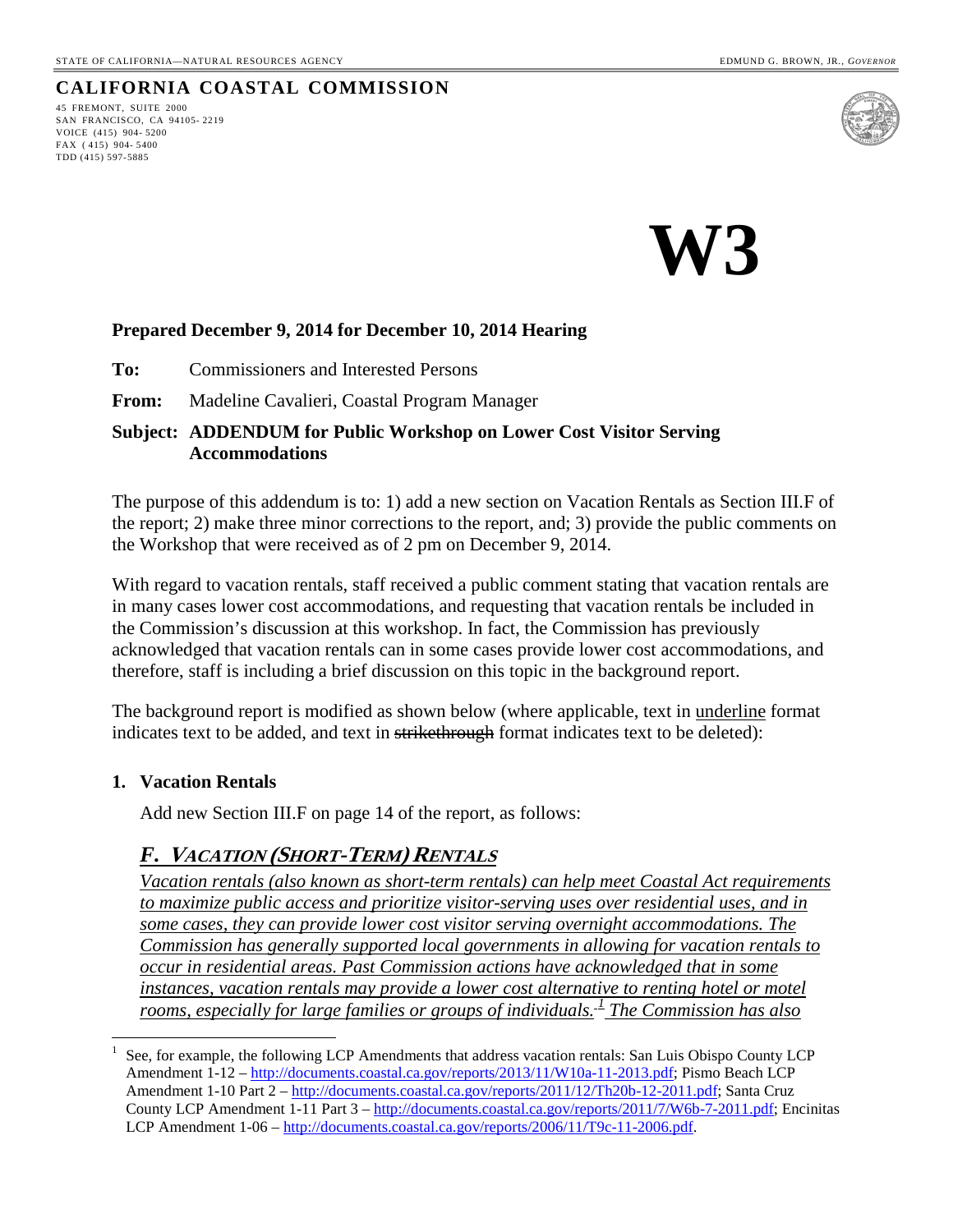*recognized that vacation rentals increase the range of options available to coastal visitors, often in residential areas along the immediate shoreline where commercial overnight opportunities are not typically available. Therefore, the existing supply and nature of vacation rentals should be considered when lower cost visitor serving resources are evaluated, particularly during planning assessments, and any lower cost visitor serving resources that are identified should be protected and provided, as required by the Coastal Act.*

#### **2. Minor Corrections**

- a. Modify reference to Appeal A-55-80 in footnote 9, as follows:
	- *… Appeal A-55-80 (Lifetime Communities/Santa Catalina Island Company)*
- b. Modify reference to Appeal A-55-80 in Section V.A.2. on page 16, as follows: *Appeal No. A-55-80 …*
- c. Correct the name of the 'Project Funded' in the eighth item of Table 1, on page 21, as follows:

*161 campsites and day-use facilities at San Mateo Campground in San Onofre State Park Beach*

**3. Public Comments (see attached)**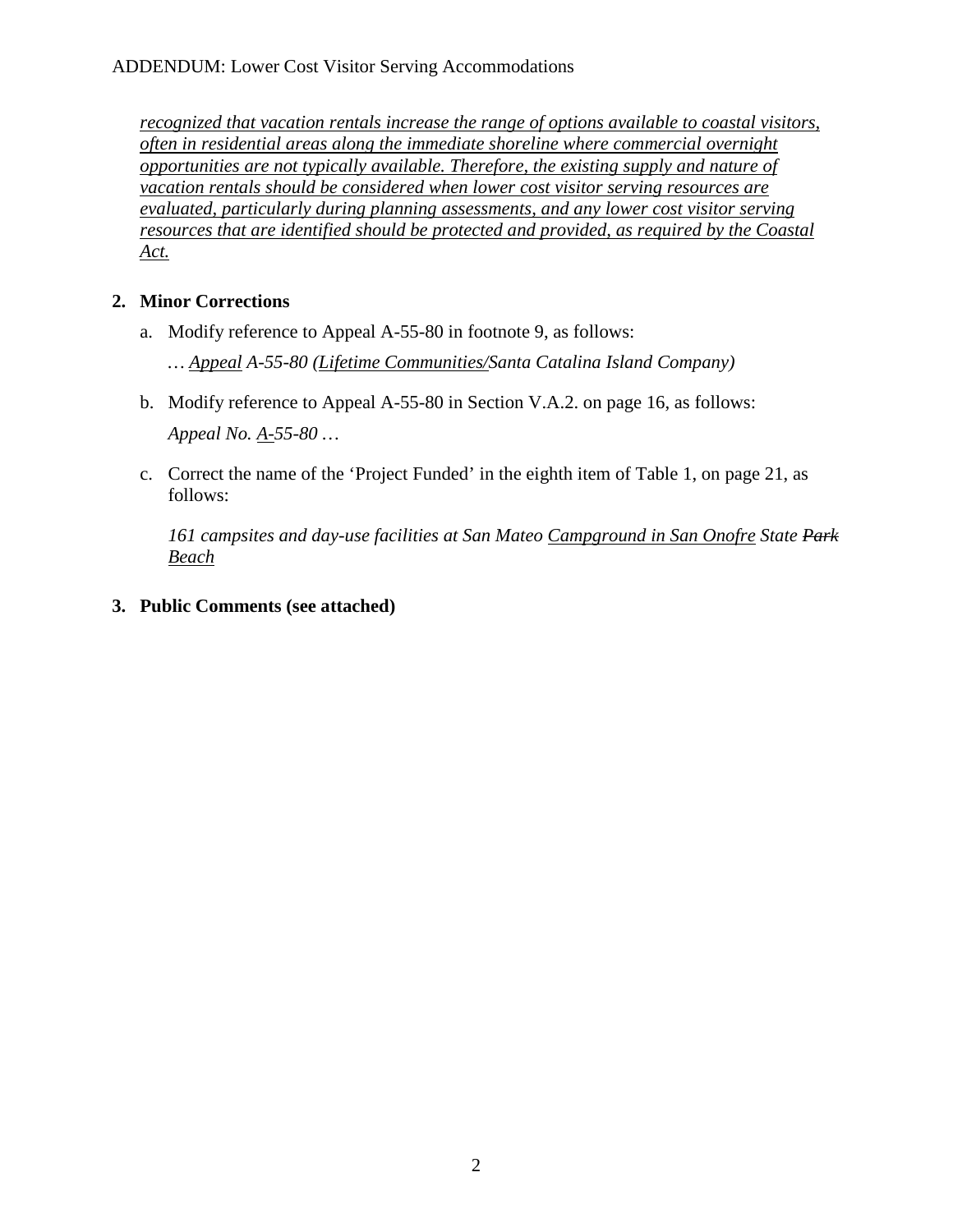#### **Lawsons Landing Presentation for Coastal Commission Workshop 12/10/14**

The Coastal Commission is to be applauded for addressing in this workshop the need to preserve and provide affordable coastal accommodations. This is fulfilling the public mandate of the Coastal Act, which recognizes the very special, renewing and invigorating quality of an overnight stay at the coast. Lawsons Landing has long been providing such beneficial coastal access and has a new Coastal Development Permit to redevelop our facility to continue to provide these benefits to the public. The key next part of Lawsons Landing future is making this all economically as well as environmentally sustainable.

Most of you know that we have already committed to the environmentally sustainable part of the picture. We invested a great deal of time, effort, and money seeking to secure a conservation easement over the most environmentally sensitive areas of our property. Fortunately after years of trying to work something out with CalTrans and numerous other state and federal agencies, we were able to secure a conservation easement agreement with the Natural Resources Conservation Service or NRCS over 457 acres of the most environmentally sensitive areas. We are hoping that this conservation easement will close in the near future.

Although not technically required, we also agreed to form and fund an independent expert scientific review panel for our Restoration and Enhancement plans - to hopefully integrate environmental protection with an economically feasible redevelopment of our affordable coastal access facility.

It is noteworthy that tent and RV campgrounds have been used by the CCC as mitigation for loss of affordable coastal access as a balance to high end coastal development. It is also noteworthy in this context that most State or County run tent and RV campgrounds are subsidized by taxpayer dollars. This fact was emphasized during the recent economic recession, where with state budget down, one of the first budget cutting items was closing campgrounds.

In compliance with our CDP, our year round revenue from trailers (many of which have been here at Lawsons Landing since the 1950s) will be going away. This revenue has helped make viable our family business for many years. Accordingly, we want to encourage some creative thinking and flexibility with the Commission going forward to ensure our economic sustainability.

According to the permit requirements we will have to finance extensive redevelopment with major improvements in roads and utilities including a new wastewater system. Both these expenditures and loss of revenue have to be balanced with means to bring in revenue to make this all work financially. That will mean having enough attractive lodging and amenities to keep us sustainable.

As an example, we will be trying out a limited number of permitted cottage rentals to make all-season overnight stays available for those who don't have RVs or trailers.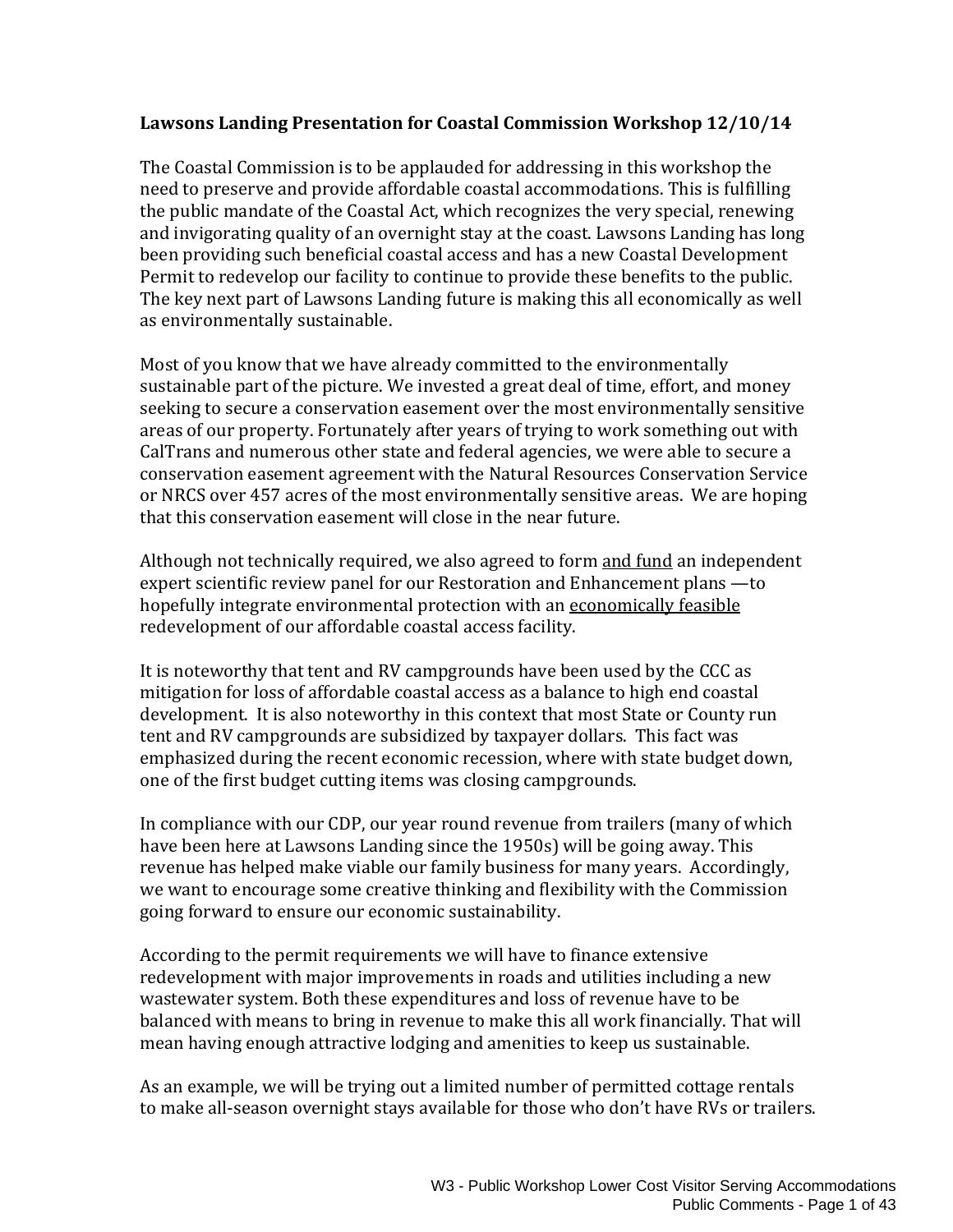But we may need flexibility even to make this work. As an example, we have been told by CCC staff that some kind of shared or fractional ownership of these cottages may make permitting of our final plans difficult. However, if we can get some of our long time faithful customers to help finance these cottages, then we can still fulfill the intent of the permit by only allowing those part owners (as well as all guests) to stay a maximum of 2 weeks and 30 days per year. The rest of the year, the cottages could be rented to other guests.

Assuming we can make this work, our economic projections indicate we will need more to make a go of it long term. So with all the other capital costs for new wastewater etc. we may need others to help put up the capital for cottages. This is the kind of flexibility and reasonableness that may be necessary.

As we've said before, we get the sense that your staff are reasonable and share our vision for affordable overnight coastal stays in a beautifully preserved environment. Let's continue on this path of cooperation to realize that vision.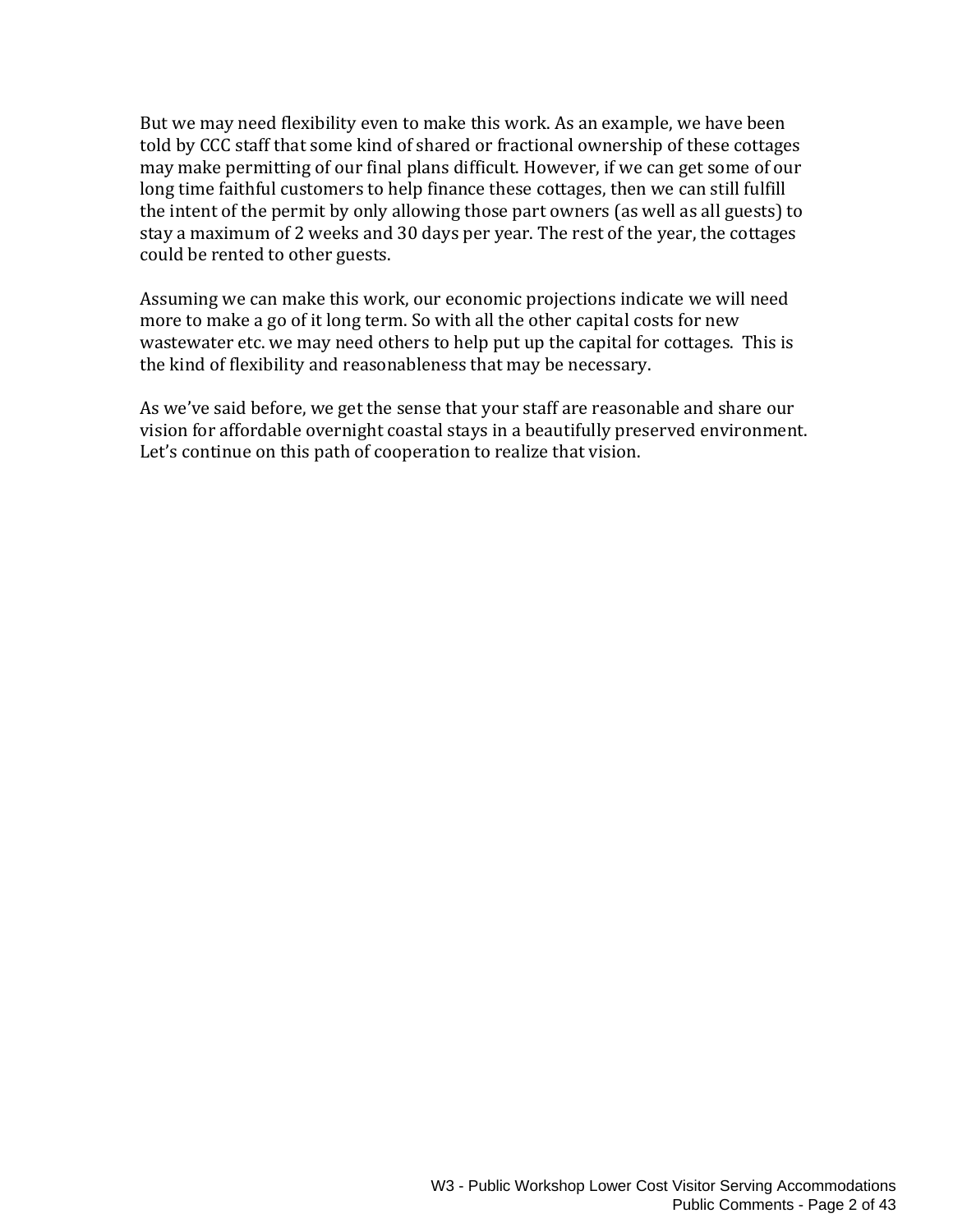Scott Miller P.O. Box 145 Dillon Beach, CA. 94929 (707) 878-2167

December 3, 2014

California Coastal Commission 45 Fremont St., suite 2000 San Francisco, Ca. 94105-2219



Re: Public Workshop on Lower Cost Visitor Serving Accommodations

Dear Staff and Commissioners,

### **What about Vacation Rentals?**

Vacation Rentals are in many cases lower cost accommodations. They should be included in this discussion. Some have room rates below \$100, plus you get a kitchen to cook your own meals (saving more \$) unlike a hotel or motel.

Small sample from my town:

| <b>Solano Brewery</b>  | 3 bedrooms 6 people |    | \$200/night |
|------------------------|---------------------|----|-------------|
| <b>Sand Dollar</b>     |                     |    | \$150       |
| Above and Beyond       | 3                   | 10 | \$360       |
| <b>Almost Paradise</b> | 5                   | 12 | \$475       |

Last time I counted, there were over 70 vacation rentals in our town (population 283 in 2010). They are an increasingly popular way for families to enjoy the coastal zone. They are also a nuisance when managed poorly.

Vacation Rentals: The Coastal Act loves them. The neighbors hate them. It is time to acknowledge they exist. Both the good and the bad.

### **Vacation rentals are Lower Cost Visitor Serving Accommodations. Please make them a part of this discussion.**

Sincerely,

Scott Miller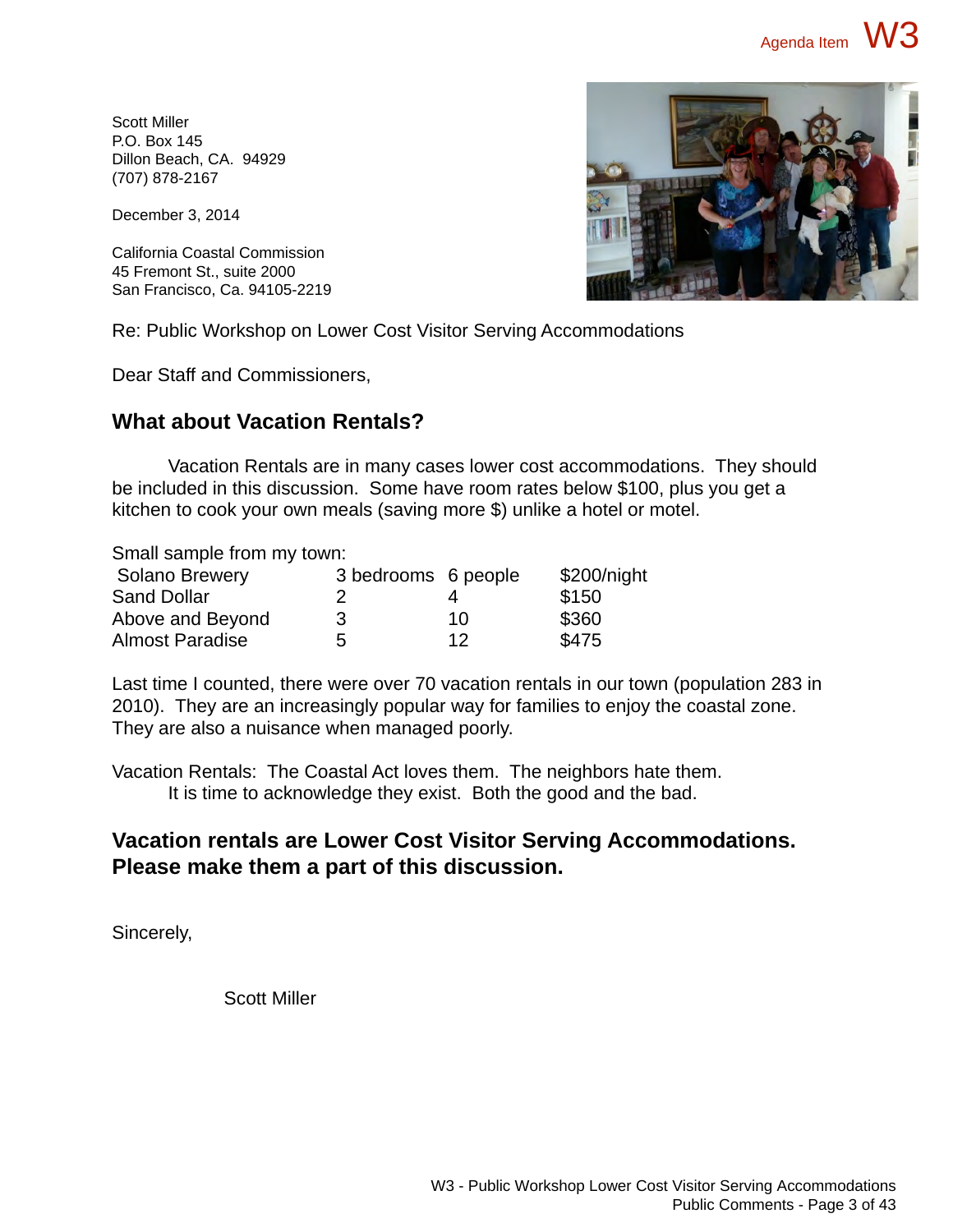

December 4, 2015

California Coastal Commission 725 Front Street. Suite 300 Santa Cruz, CA 95060

Honorable Commissioners:

As the California Coastal Commission meets to ensure the coastline is preserved and remains accessible for all, I encourage the members of the commission to pay special attention to the role hostels have in meeting this mission and consider funding the development of affordable accommodations and memorable experiences for all.

Community Action Volunteers in Education (CAVE) is a nonprofit organization o the California State University campus that has served the community, placing 1,200 volunteers annually in our student-run programs for almost 50 years. Since 2006, CAVE has offered the Golden Gate National Park Program (GGNPP), giving 90 to 100 college students a year the opportunity to participate in an innovative service-learning course, combining community service and outdoor stewardship. Through the GGNPP, between 9 and 10 volunteers a spend a weekend in the Golden Gate National Park restoring wilderness area, maintaining trails, repairing campsites and returning native plants to the diverse ecosystems of these treasured and highly visible national park sites. At 80,000 acres, the Golden Gate National Parks are an outstanding "university without walls" and an inspiring place to learn about stewardship and sustainability.

The reliability of the safe, clean, affordable lodging offered by Hostelling International -San Francisco is instrumental to the success of this program. Student group leaders who travel over 200 miles away from campus lead the GGNPP trips. As the program manager, I am confident the students have secure, reliable, comfortable, drug and alcohol free accommodations to return to after their service days. I'm appreciative of the friendly, professional and resourceful Fisherman's Wharf Hostel staff. The students particularly enjoy the hostel's proximity to evening activities, complimentary continental breakfast, free WiFi and availability of the spacious, fully equipped kitchen.

I value the partnership CAVE has with Hostelling International-San Francisco. We simply could not offer students the opportunity to experience community service and outdoor stewardship without the availability of their safe, clean and affordable housing. Through my experience, hostels have an essential role in helping the California Coastal Commission meet its mission to ensure the coastline is preserved and remains accessible for all.

If you need any information or confirmation, please contact me at 530-898-5940 or aschwab@csuchico.edu.

Very truly yours

ohusa

Ann Schwab Program Manager  $\Psi$  .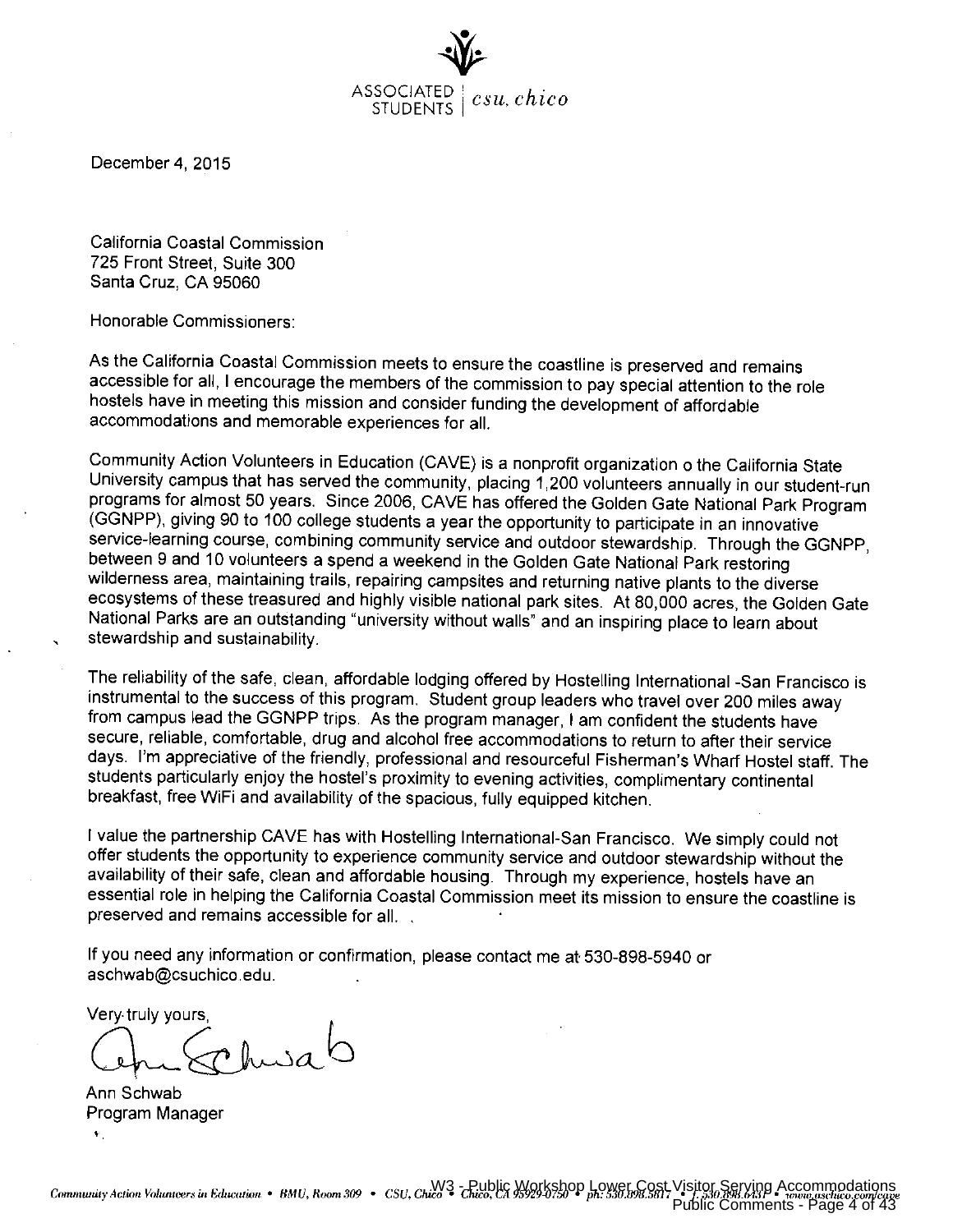Agenda Item - W3 Peter C. Kambas PO Box 2271 Aptos, CA 95001 December 5, 2014

Coastal Commissioners and Staff California Coastal Commission 725 Front Street, Suite 300 Santa Cruz, CA 95060

Dear Commissioners and Staff,

The purpose of my letter is to encourage the Coastal Commission to increase their support for hostels along the California coast and in particular to increase financial support for the development of the HI-Seaside, Monterey Bay Eco-Hostel at the former Fort Ord. Also, I will conclude by offering a new paradigm for Social sustainability found at hostels that I would hope the Coastal Commission would consider supporting to complement their environmental and economic sustainable policies.

I have been volunteering for hostelling in the Monterey Bay area for over 25 years. I was project manager for the development of the Santa Cruz and Monterey Hostels and am currently the volunteer project manager for the HI-Seaside, Monterey Bay Eco-Hostel.

One thing I've learned about hostel development is that most of the current hostels along the California coast would not be here today except for the financial support of the Coastal Commission and the Coastal Conservancy, along with the enormous amount of sweat equity from many local volunteers who recognized the importance of a hostel to their community.

Another financial reality that I've learned is that it would take four times the funds to renovate the Monterey Hostel building today than it took 14 years ago. In my opinion, this is mainly because of the more stringent building requirements for engineering and their implementation which lessens the amount of volunteer participation – even from volunteers with building trade experience. The majority of new building requirements are not that unreasonable, just more expense to implement.

The Eco-Hostel development at Seaside/Fort Ord is a current example of the four-fold increase in development costs. If the renovation of the first of three eco-hostel buildings could have been started 16 years ago when it was envisioned with both State Parks and National Parks support, the estimated cost was between \$300,000 and \$400,000. Today, as the plans go through the permit process, the cost is estimated at between \$1,200,000 and \$1,400,000. The reasons are many, starting with a rezoning requirement by the city of Seaside which then required a CEQA study; also additional requirements by Seaside, the Fort Ord Reuse Authority (FORA), the Marina Coast Water District (MCWD), and the additional building requirements all added up to a significant increase in cost.

The Eco-Hostel at Seaside/Fort Ord was envisioned by local volunteers and supporters of hostels throughout Central California and adopted by the national Hostelling International – USA (HI-USA) organization. The market study for hostels in the Monterey area showed that there was a need for more than the 45 bed hostel built in Monterey. The Eco-Hostel starting out at 48 beds and ending up after 5 to 6 years at 120 beds would meet that need.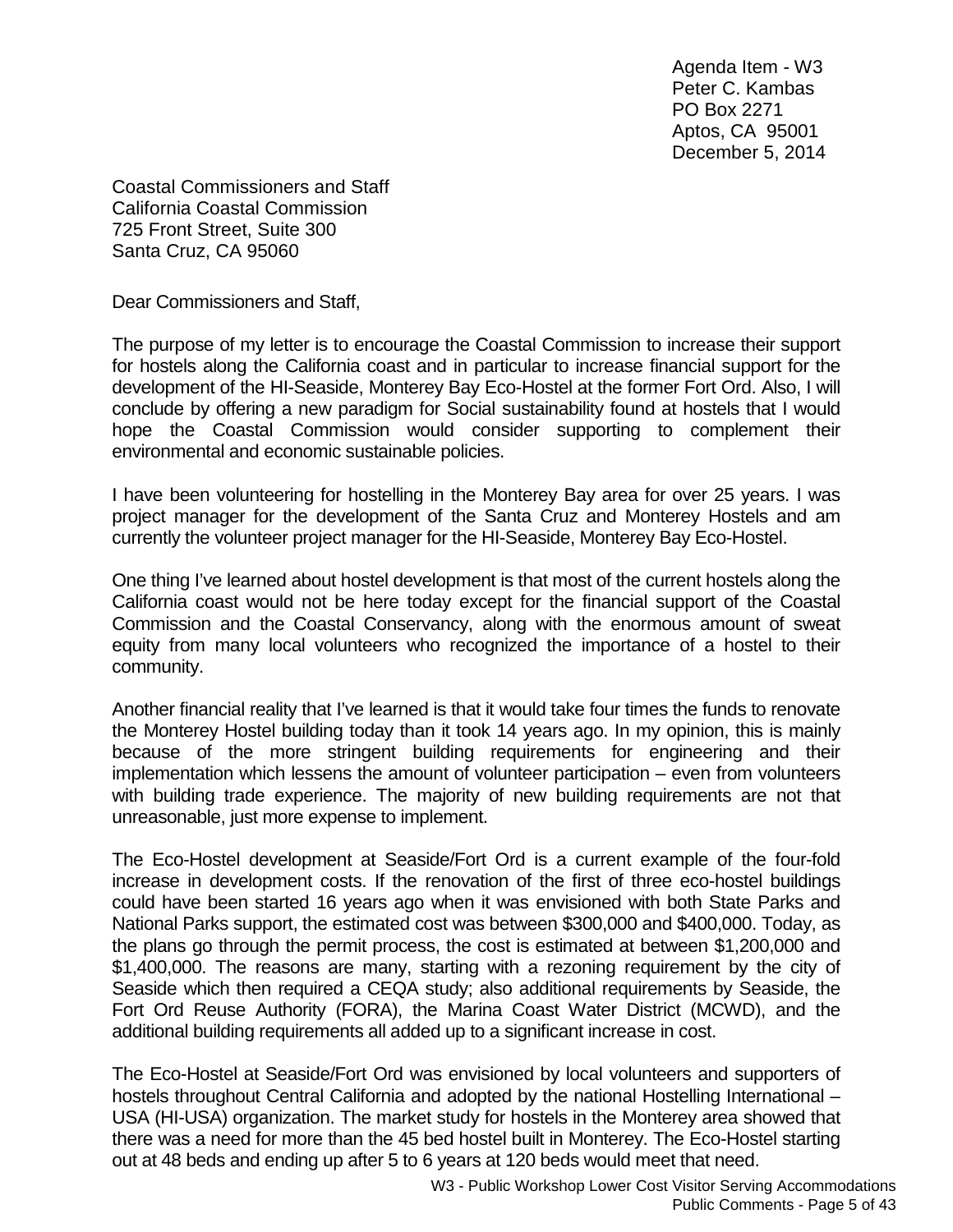The "underlying" occupancy statistics for the Monterey Hostel over the past 14 years shows a need for additional space. The Monterey Hostel turns away individuals, families and groups almost every weekend of the year, and for special events, and almost every day during the high season of July and August. The annual occupancy has been increasing over the past five years from less than 10,000 to over 11,000 and is around 70% to 75% which is about the yearly average for all lodging facilities in the Monterey area, but it does not reflect all those turned away during weekends, special events, and the summer high season. The Eco-Hostel was designed to solve this problem with a focus on accommodating multiple medium to large size groups at the same time while also offering space for individuals and families.

Given the current location of the Eco-Hostel midway between the Dunes State Park along the Fort Ord coast and the recently designated Fort Ord National Monument, it is well positioned to attract those seeking outdoor activities such as hiking, biking, horseback riding, ocean & wind surfing. This is like being next door to a do-it-yourself adventure Disneyland and many of us believe that within the next 20 years this area will become as big a tourism destination as Cannery Row, Pebble Beach, and Carmel are today.

Hostels have a history of being self-sufficient once developed, but funding for the development is getting more and more difficult. HI-USA has recently unified to consolidate funds and make them available for hostel development throughout the U.S. The Eco-Hostel is one of those projects it is funding, but the reality is that the Eco-Hostel does not pencil out as economically feasible based on charging low overnight fees and the high development cost. If it were located in San Francisco, LA, or San Diego it might be financially feasible, but one of the goals of hostelling is to develop hostels in network cities that are popular destinations and as a result, those hostels like the Eco-Hostel need additional finances to get started.

In California, the Coastal Commission and Coastal Conservancy have been the ones who recognize the value of Hostels in providing low cost accommodations for those who wish to visit the coast and both agencies have been generous in helping to fund hostel development along the coast. I think the Eco-Hostel will be a significant addition to the coastal chain of hostels and when fully built-out will have the capacity for 30,000 overnights at 70% occupancy. This alone should be justification for financial support, but also this hostel, as well as others, offer a unique opportunity for promoting the concept of social sustainability.

The Coastal Commission has a track record of supporting environmental sustainability with provisions for protecting the coast, as well as, endangered plants and animals; it also has a track record of supporting economic sustainability by helping to ensure there are lower costs accommodations and facilities that allow low income individuals, families, and groups to visit the coast with enough time to experience its beauty and mystery. Social sustainability is the next component and is at the intersection and perhaps the driving force of environmental and economic sustainability.

The concept of Social sustainability is an outgrowth of Social Ecology, which I like to think of as "envisions moving towards a world that re-harmonizes human communities with the natural world, while celebrating diversity, creativity, and freedom." Hostels do just that – they offer a structure for people from different backgrounds, cultures, and age groups the opportunity to build their own new community within the hostel in harmony which each other. It is amazing to see and experience. I think of hostels as windows into a community for travelers and a window into the world for community members.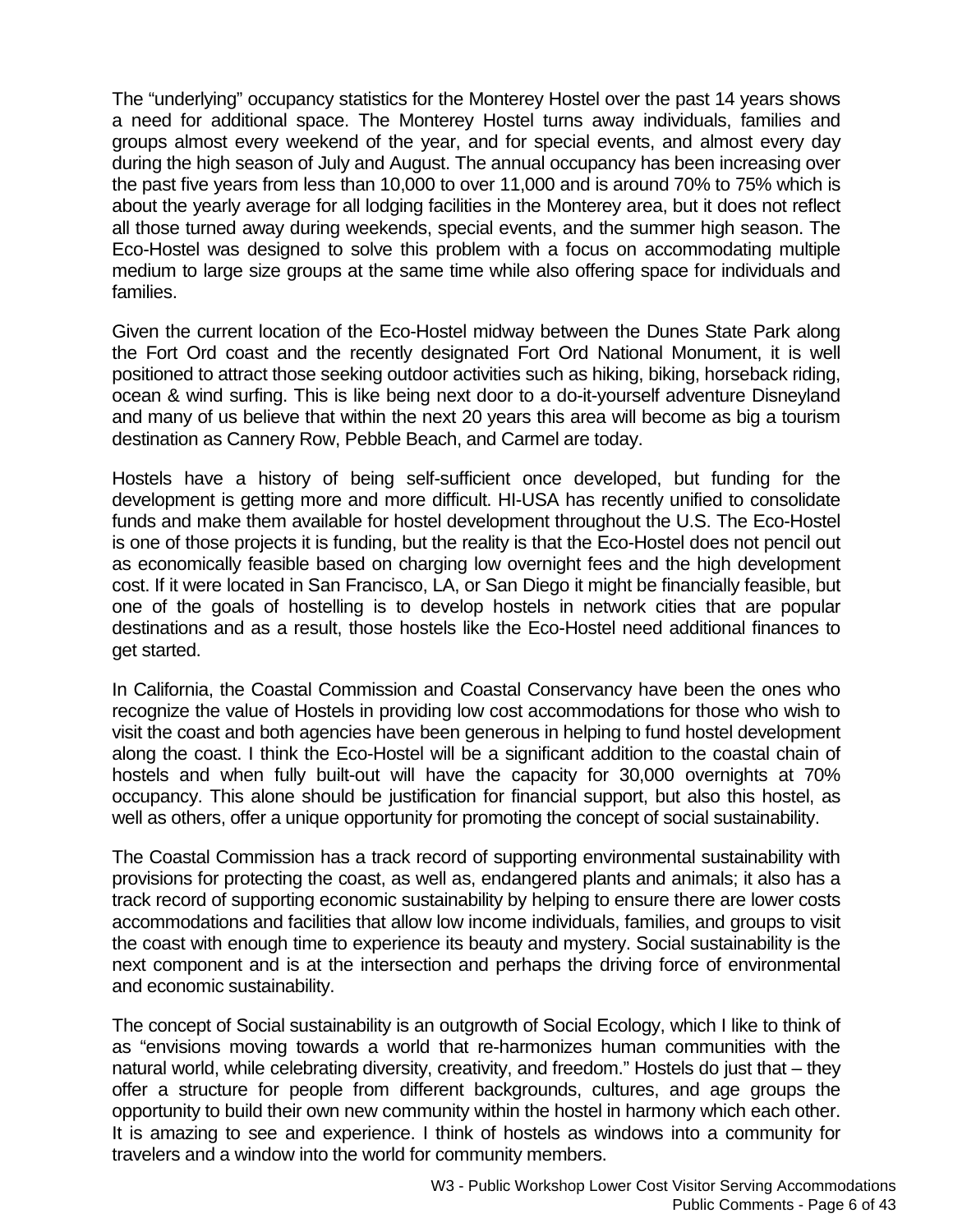I believe that the Coastal Commission should consider the capacity of a project for implementing environmental, economic, and social sustainability when determining whether the project should receive mitigation funds and for determining the amount.

Here's a list of the sustainability features at the Monterey Hostel which are representative of hostels in general:

- 1. Environmental:
	- a. It is certified Green by the city of Monterey
	- b. There is information throughout the hostel informing guests of conservation and recycling strategies.
	- c. Each guest is issued two (3.5 minute) shower tokens per night to demonstrate and educate guests about water conservation in the Monterey area
	- d. Encourages guests and community volunteers to participate in beach cleanup events.
- 2. Economic:
	- a. Low cost overnight fee
	- b. Discount fee for youth less than 18
	- c. Free HI-USA membership for youth less than 18
	- d. Discounts offered at local businesses for Hostel guests, bike rental, whale watching, restaurant discounts.
	- e. Provides a self-serve kitchen for guest use
	- f. Provides free breakfast "fixings" for guests
- 3. Social:
	- a. Shared spaces: kitchen, living room, sleeping dorms which promote conversations
	- b. Encourage Do-It-Yourself cooking and sharing of meals
	- c. Free monthly potluck and travel show for both the community and guests
	- d. Potluck holiday meals for Thanksgiving, Christmas & special events open to guests and the public
	- e. Sponsor activities for both guests and community members (beach cleanup, etc.)

Thanks for the opportunity to share these ideas with you and I hope you can find a way to implement them.

Regards,

Four Kownst

Peter C. Kambas Project Manager, HI-Seaside, Monterey Bay Eco-Hostel Project Peter.Kambas@gmail.com M 831.325.3853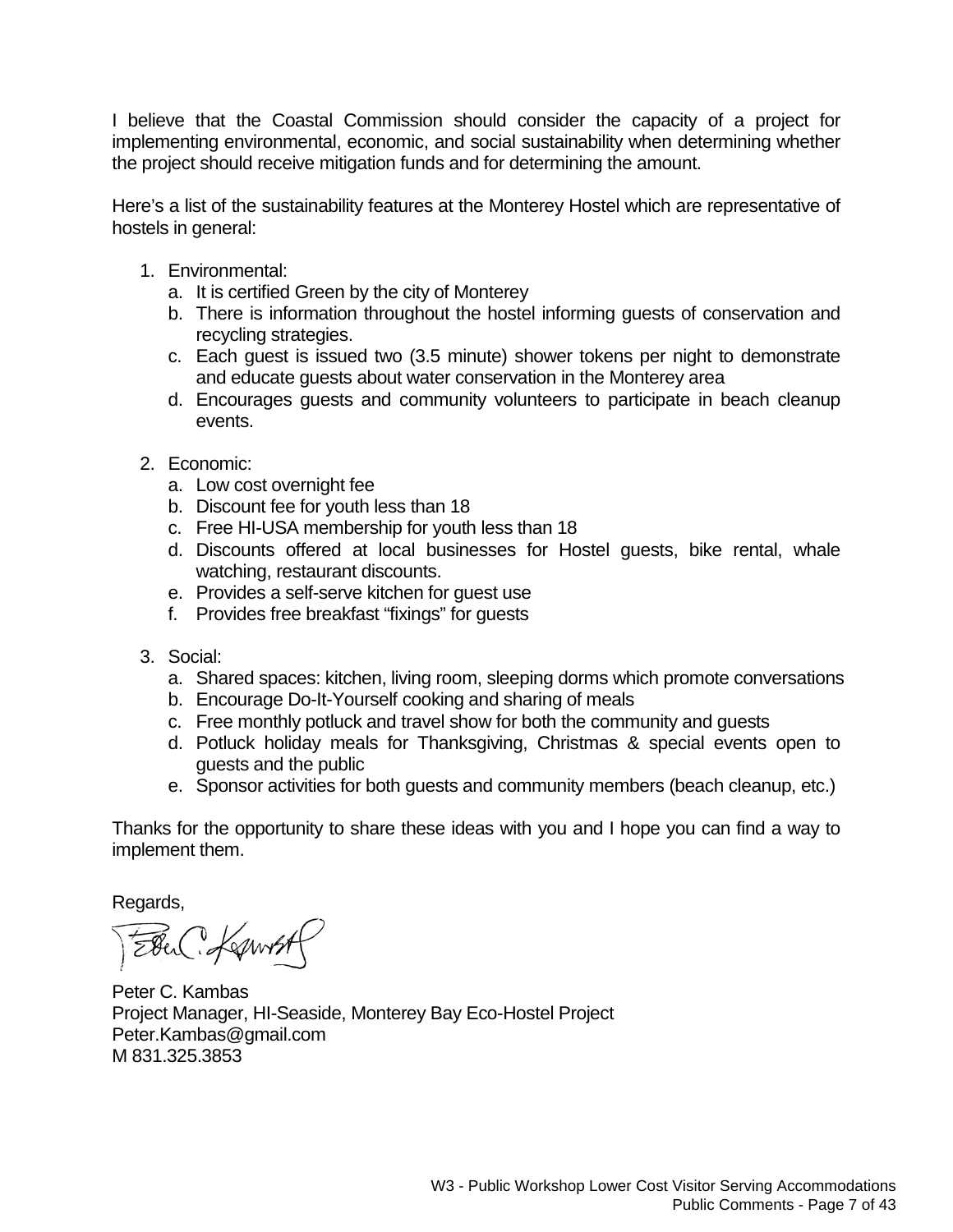### **W3**

Scott & Stephanie Miller [emailthefishbowl@gmail.com] **Sent:** Monday, December 08, 2014 1:37 PM **To:** Cavalieri, Madeline@Coastal

**Attachments:**Vacation Rentals and Secti~1.pdf (26 KB) ; vacation guidelines.pdf (29 KB)

Dear Madeline,

Some follow up:

I clean Vacation Rentals with my wife.

Some are affordable, safe, and well managed. These should be protected and encouraged, as per Section 30213

Some are dangerous, poorly managed, and a nuisance. These should be discouraged or not permitted.

It is impossible to protect and encourage something without first defining what it is (i.e. guidelines/regulations).

I have tried unsuccessfully to convey this message to the Marin County Planning Department. I'm just another NIMBY to them.

Below are a couple more attachments. They are still works in progress. Maybe they will be of some use.

Thank you for your ongoing work with this and other projects. Sorry I can't attend the workshop. -Scott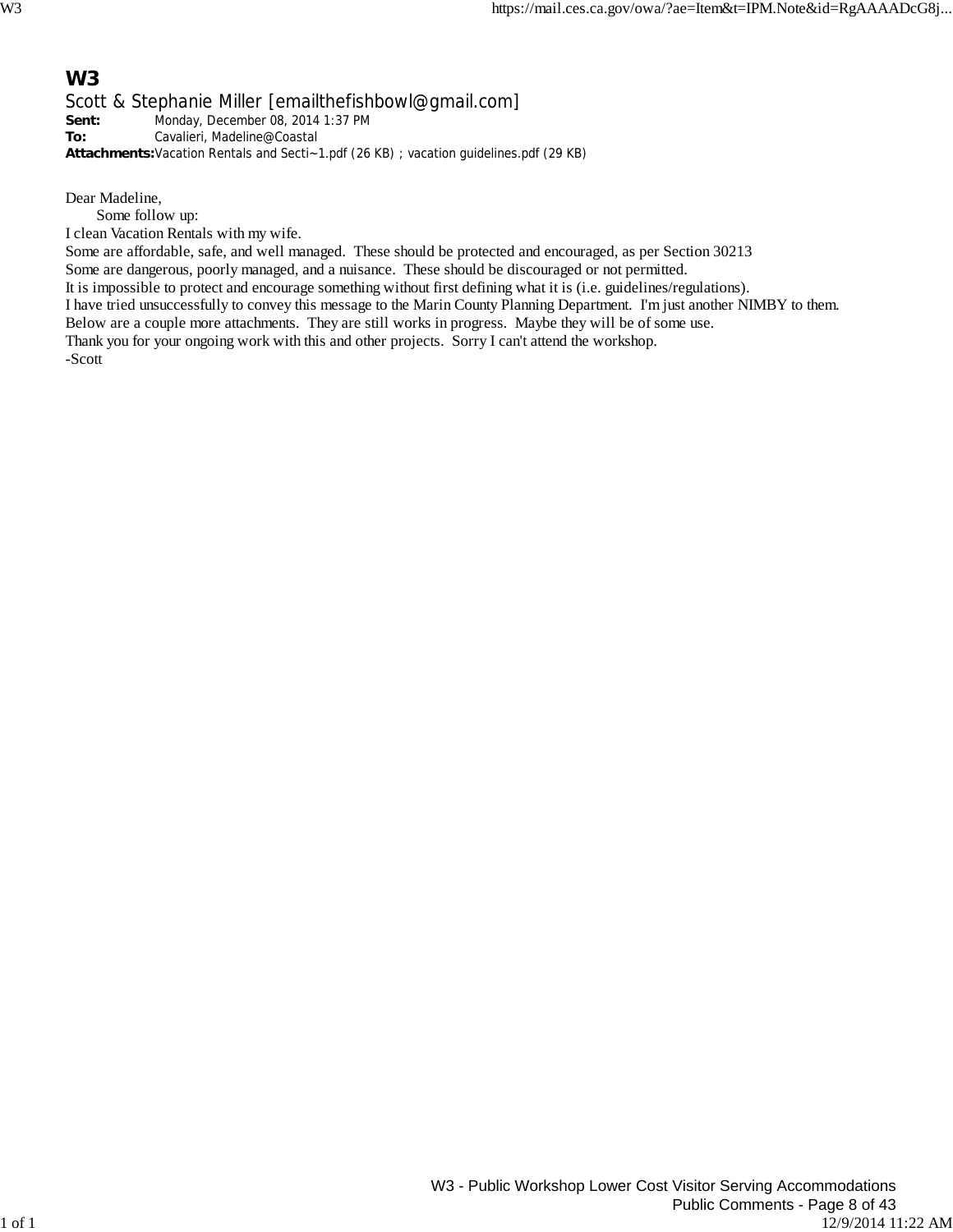## **Lower Cost Vacation Rentals and Section 30213**

Lower Cost Vacation Rentals are an increasingly popular way in which visitors enjoy the Coastal Zone.

Section 30213 requires permitted development to protect, encourage lower cost accommodations.

Vacation Rentals are not considered permitted development (in my county), so Section 30213 can not protect and encourage them.

If the conversion of a single family residence to a Vacation Rental were to be considered development (because it is a change in intensity of use), there would be a way for Section 30213 to ensure these Lower Cost Accommodations would be available in the future.

Jurisdictions that currently require permits for Vacation rentals are required by Section 30213 to protect and encourage them if they are Lower Cost.

If the Coastal Commission would like to protect and encourage Lower Cost Visitor Serving Vacation Rentals it needs to define them as development and determine what is lower cost.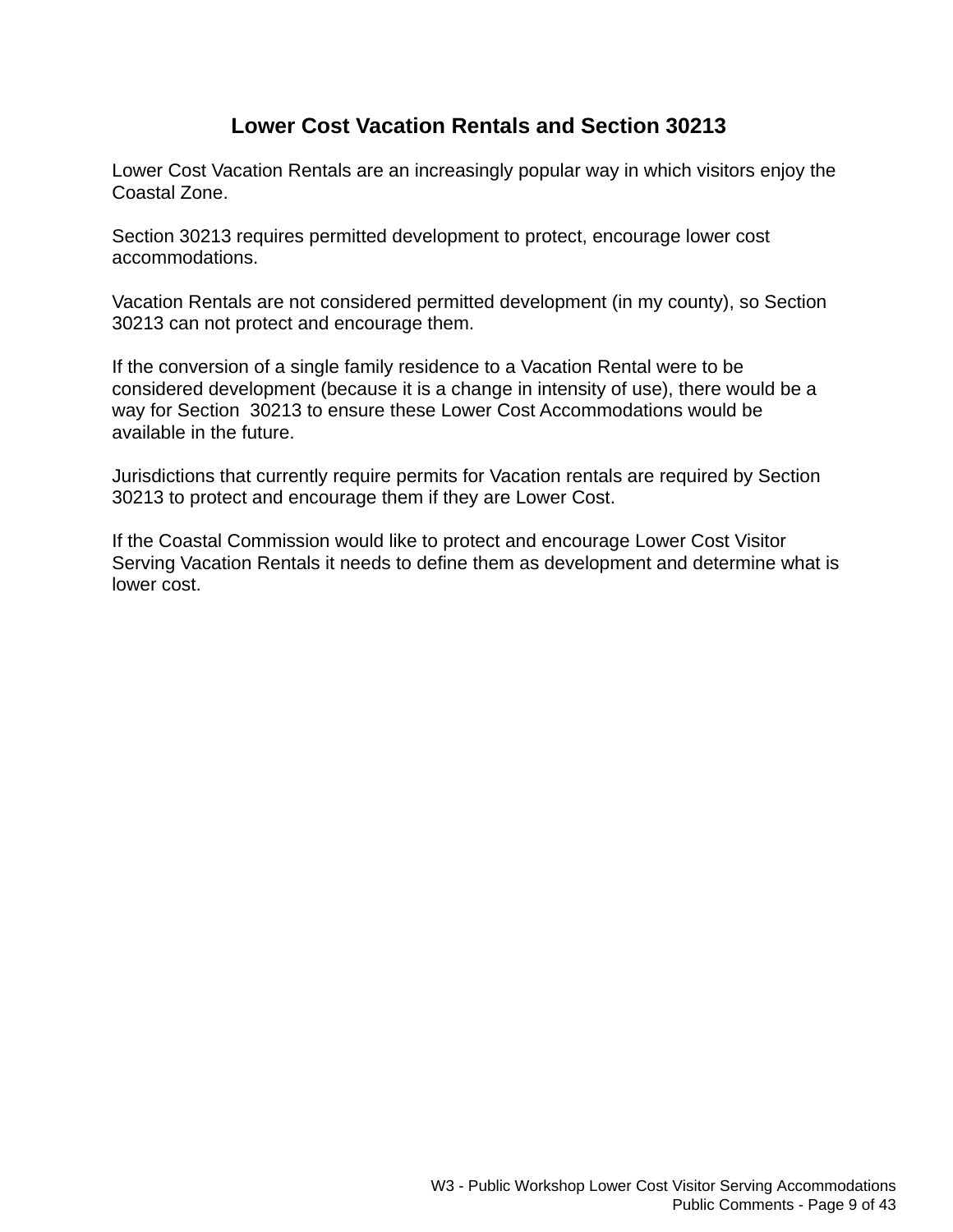# **Vacation Rental Legitimization Plan**

**Define** Vacation Rentals as a type of Land Use.

Not a Residential Single Family Dwelling (no residents, only transients). Not a B&B (No manager on site, only one B). Not a Hotel/Motel. Not a Campground. Not a Home Occupation (Too many employees, more than one client at a time). Possibly a type of Cottage Industry (Use Permit already required).

#### **Set standards**.

Require in all LCP updates as part of IP. Health/Safety. Maximum Occupancy. Septic Capacity. Parking. Building Safety (For Renters). Smoke/CO detectors. Fire extinguishers. Sprinklers. Code Violations. Negative Impacts (For Neighbors). Noise. Parking. Turn-overs. Accessibility/Availability (For Renters). ADA. "Quasi-visitor-serving" and "Limited use" conflicts.

**Decide price** that is Lower Cost.

Per house? Per bedroom? Per person?

**Encourage** rentals at/below this price.

Allow in "saturated" neighborhoods (where applicable). Allow variances to certain standards (parking, accessibility/availability). "Rent Control" for rentals given variances. Higher TOT for higher cost rentals.

**Retain** rentals at/below this price.

Require comparable replacement. Charge "in lieu fee".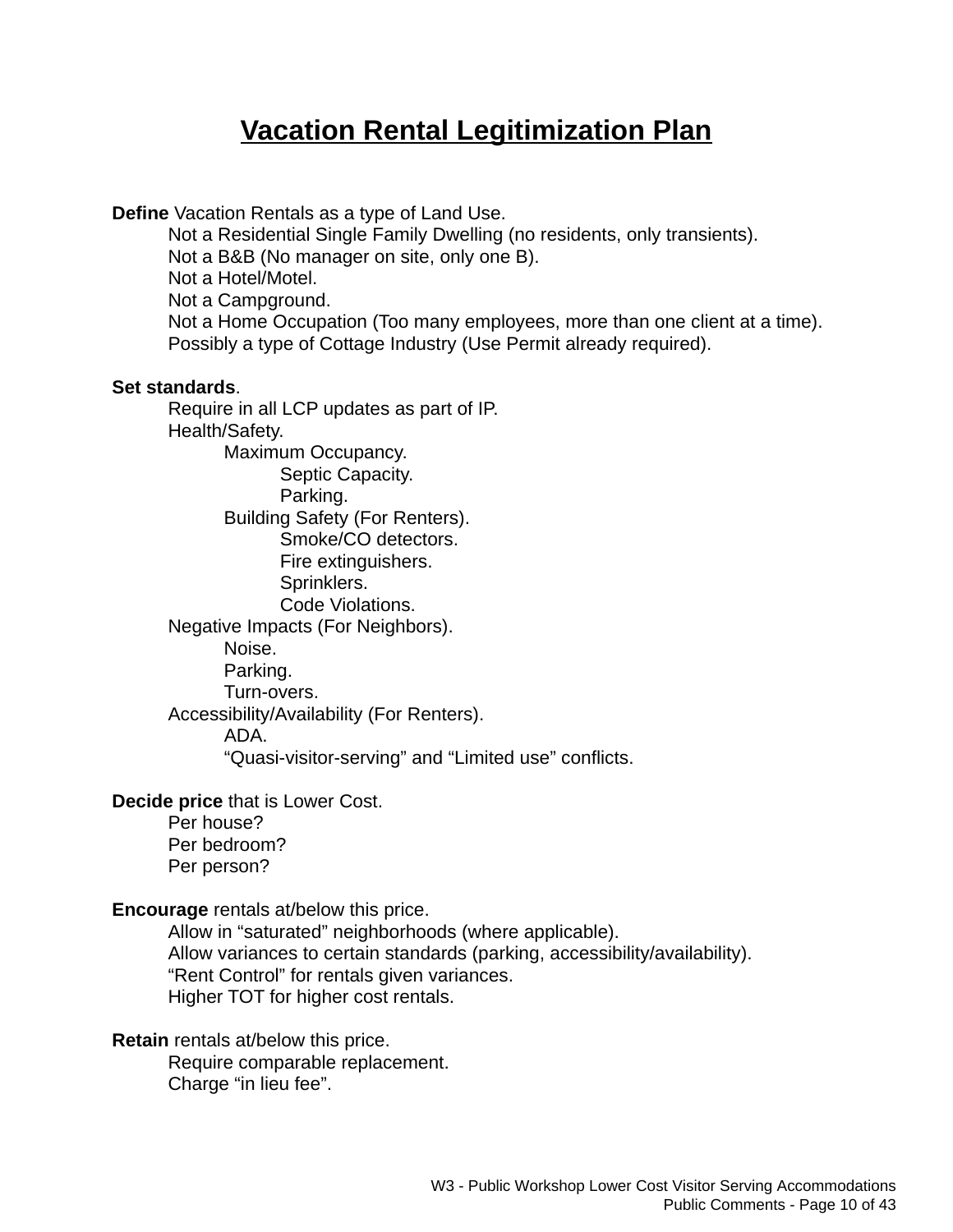### **In support of HI USA**

laurent roffe [laurent@tapooztravel.com] **Sent:**Tuesday, December 09, 2014 10:40 AM **To:** Cavalieri, Madeline@Coastal



The California Coastal Commission Santa Cruz, California Attn: Madeline Cavalieri

Dear Mrs. Cavalieri,

I am writing to you in support of Hosteling International USA (HI USA) and its activities in California.

My name is Laurent Roffe. I am the co-founder and General Manager of Tapooz Travel LLC. Tapooz Travel is a tours and adventures company specializing in travel programs for people with disabilities, their families and friends. We design, develop and deliver travel programs across California and the West to a diverse client base, both from the US and abroad. Our mission is to provide access to the beauty and richness of our region to all, regardless of their physical abilities.

In that respect, we had the opportunity to work closely with HI USA and its Northwest regional office in particular.

In our view, HI USA provides an invaluable element to the success of our mission. There are four parts to this. First, the physical locations of its hostels at or near the sites of primary interests to our travelers. Second, the availability of accessible rooms and bathrooms (often at or above ADA standards) in its hostels. Third, the relative price affordability of its accommodations. And lastly, the unfailing professionalism of its staff in assisting our guests with disabilities.

The services and accommodations that HI USA provides has now become an intrinsic and crucial element in the planning of many of our travel programs. In some cases, these programs might not be possible without the lodging accommodations with HI W3 - Public Workshop Lower Cost Visitor Serving Accommodations Public Comments - Page 11 of 43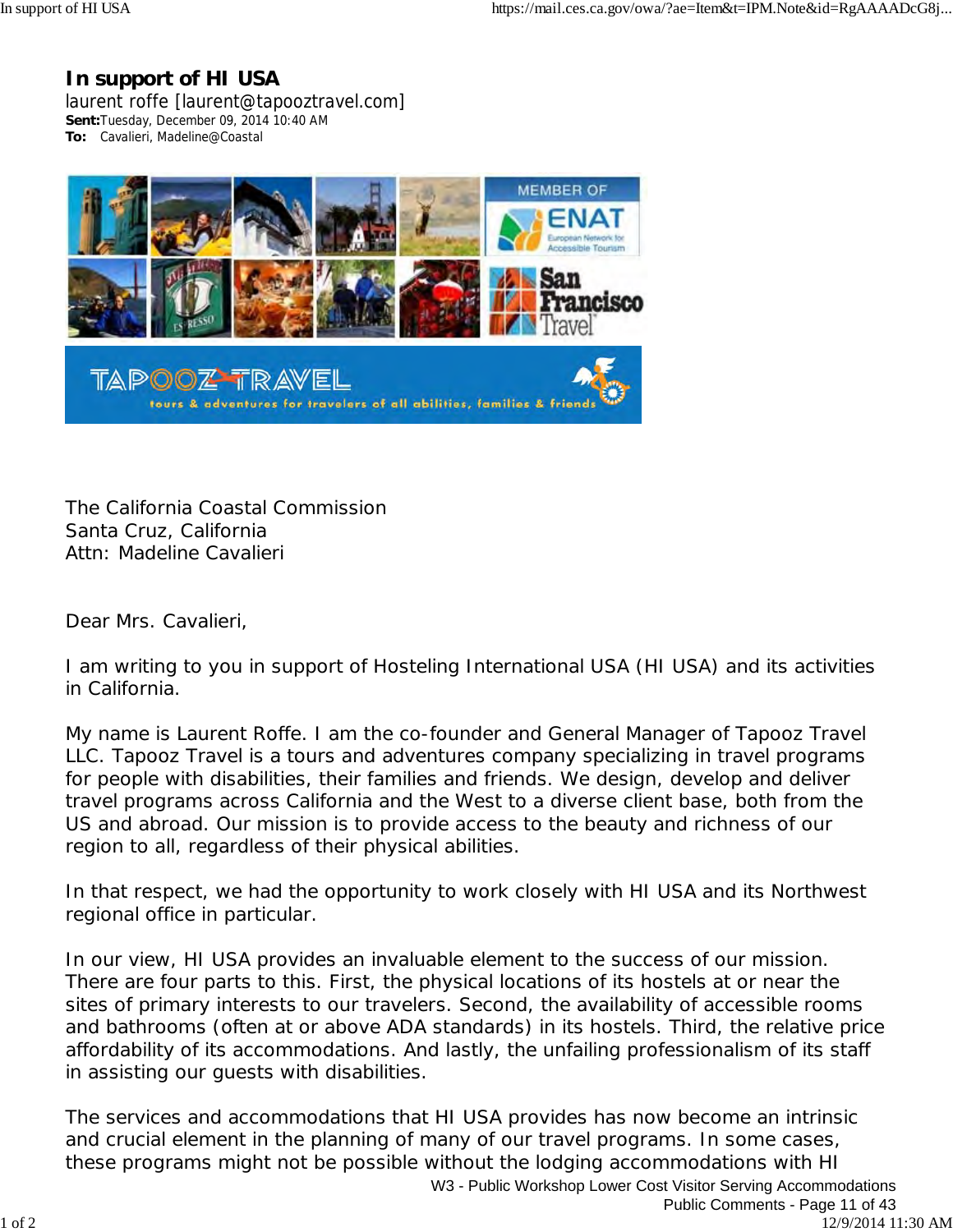USA.

Kind regards,

Laurent Roffe, General Manager

--  $\overline{a}$ 

> Ø

**Laurent Roffé | Manager laurent@tapooztravel.com | Cell 510 776 2592**

**Tapooz Travel** - *Tours & adventures for travelers of all abilities, families & friends* **Mail. 1563 Solano Avenue . no.504 . Berkeley . California . 94707 . USA www.tapooztravel.com| info@tapooztravel.com | T. 415 275 2009 |**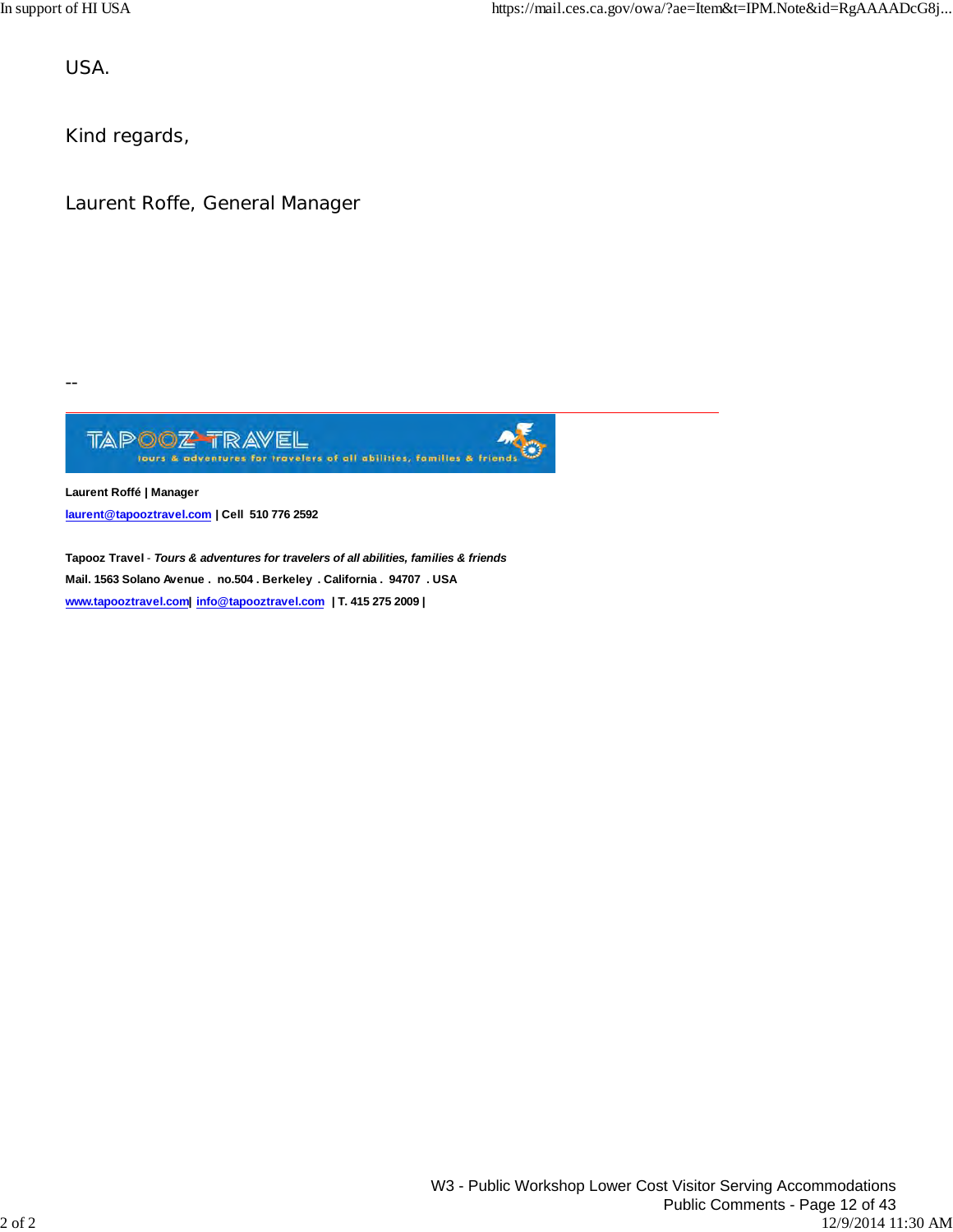## **affordable accommodations along coast**

WALTER F FORD [harvford@verizon.net] **Sent:**Monday, December 08, 2014 5:59 AM **To:** Cavalieri, Madeline@Coastal

Blue Jay, California

Monday 8 December 2014

Understand that the commission will be holding a hearing Wednesday on affordable accommodations. Want to express support for the youth hostel system and its providing of modest cost accommodations. Their role and their facilities are unique providing safe inexpensive overnight facilities for a range of travelers from individuals to organized youth groups. From former ranch houses, decommissioned light houses, to facilities built specific for a youth hostel they are unique and continuation of existing facilities and adding more will significantly assist in allowing the enjoyment of our coast line by all Californians. Walter Ford

harvford@verizon.net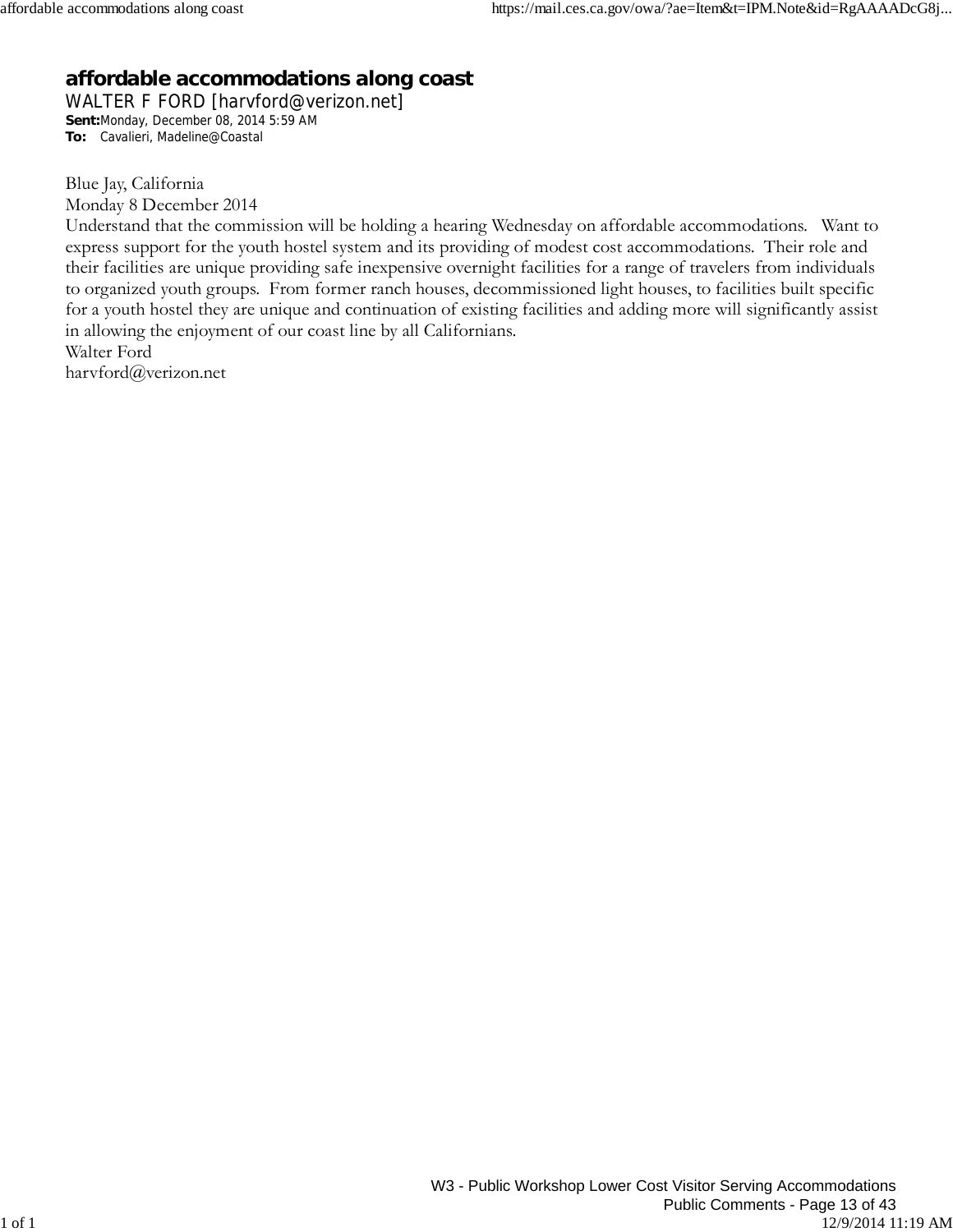## **California Coastal Hostels**

veoropeza@juno.com **Sent:**Monday, December 08, 2014 6:02 PM **To:** Cavalieri, Madeline@Coastal

Dear Ms. Cavalier:

 It is with great urgency that I am writing in support of keeping the California Coastal Hostel accessible and affordable to the Spartan travelers that depend on a place of rest while enjoying the beautiful scenery of the California coastline. Most of the travelers are not looking for pricey accommodations but a clean, safe, and reasonably priced accommodations.The purpose of the hostels are to provide just that, and not in the business of making money when in this day one cannot find anything like the environment and social experience that only a hostel can offer.

Therefore, I urge you not to remove this long-stand and unique service to the weary traveler.

I rea main yours,

Violet E. Oropeza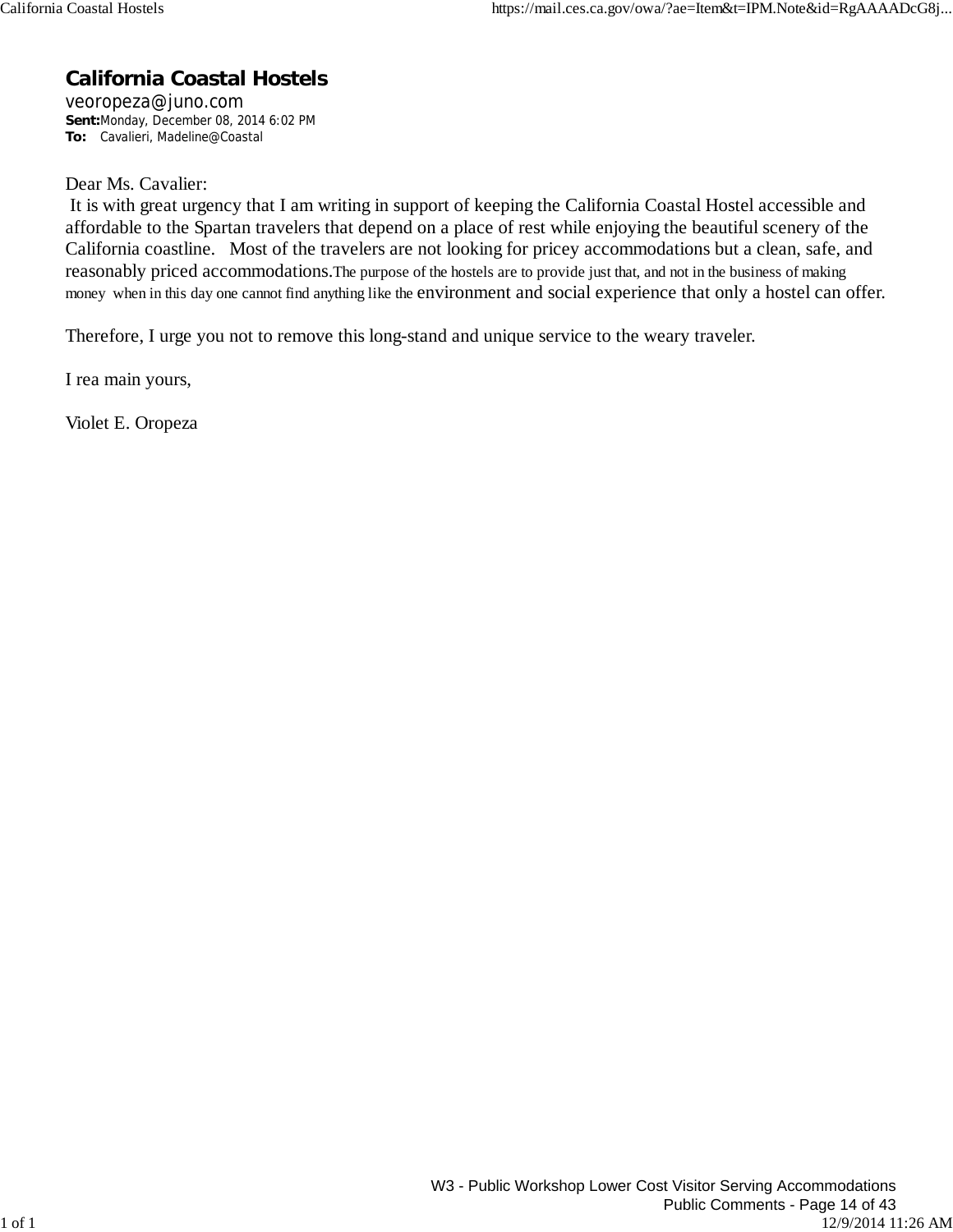#### **Hostels**

Marla Fisher [marlajfish@aol.com] **Sent:**Monday, December 08, 2014 6:31 PM **To:** Cavalieri, Madeline@Coastal

Hi. Please consider this comment regarding affordable accommodations along the coast. I am a big fan of the HI hostel system. My children and I have stayed in private rooms in numerous HI hostels in California and found them to be an excellent solution to affordability issues for families. I wish there were one in Big Sur. As a frequent visitor and residents of Coastal California I would welcome more development of family friendly hostels.

Marla Fisher 3303 Iroquois Ave Long Beach CA 90808

Sent from my iPhone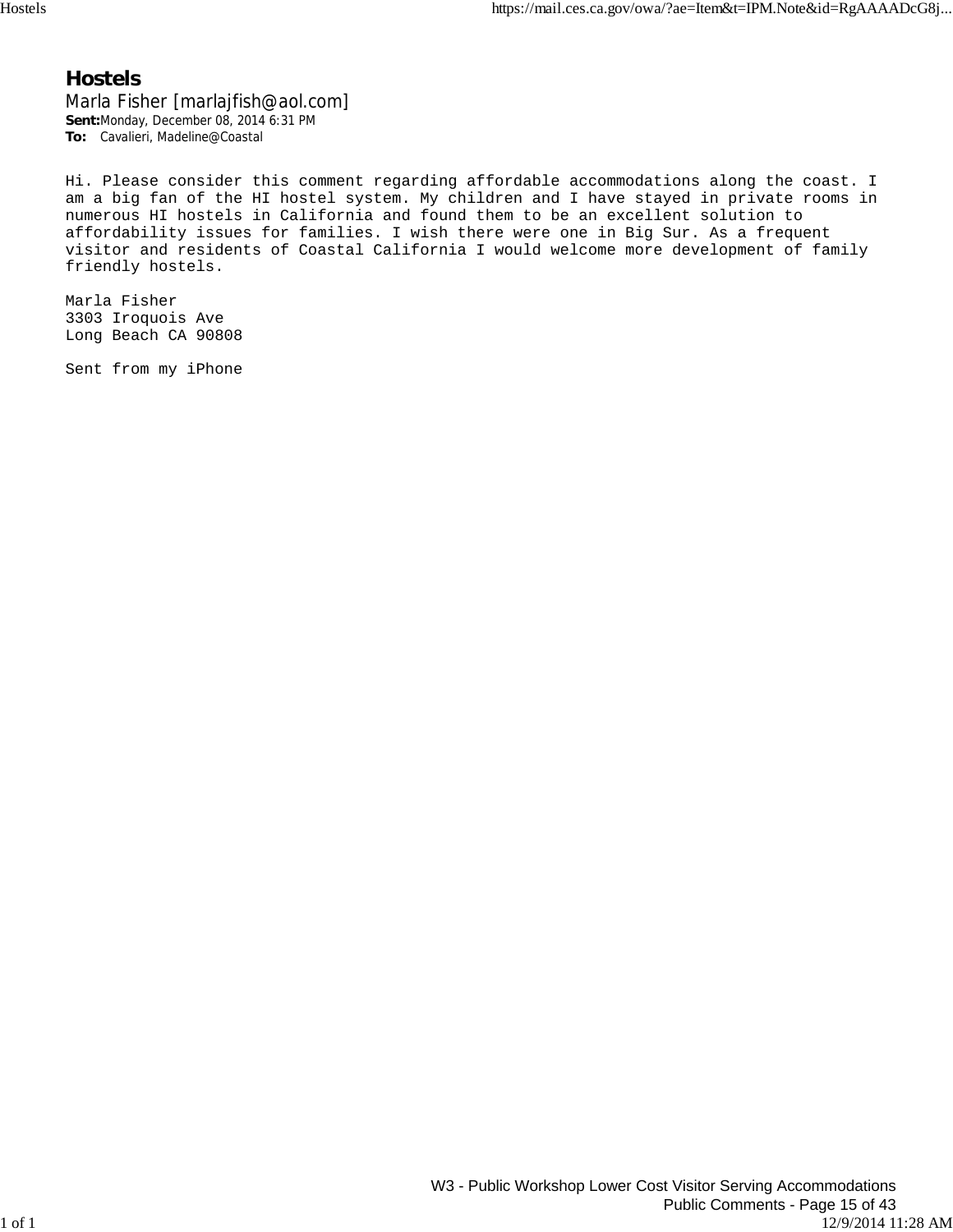## **This nonprofit needs NorCal Hostels**

greydog85@gmail.com on behalf of Lauren Augusta [lauren@mesaprogram.org] **Sent:**Monday, December 08, 2014 9:13 AM **To:** Cavalieri, Madeline@Coastal

Dear Ms. Cavalieri:

Please note our tremendous gratitude for Norcal hostels, and this organization's strongest endorsement for your commission's continuing support.

Our nonprofit organization sponsors ecological farmer-to-farmer exchanges between developing countries and the U.S. For the past dozen years we have relied upon **Hidden Villa hostel** in Los Altos Hills; a serene and cozy setting for our annual program orientation. We have likewise greatly enjoyed the facilities and amenities offered by the three **SF-AYH hostels** for our international exchange visitors during MESA's annual exit seminar. Indeed, were it not for SF-AYH -- their super helpful staff, affordable rooms with generous breakfast included -- our group of beginning farmers from developing countries would be unable to afford to visit San Francisco.

Our group has also made great use of the Santa Cruz, Monterrey, and Marin Headlands hostels over the years.

We urge the commission's continuing support for Norcal hostels and consideration to build more environmentally, affordable hostel facilities that allow young and old alike to enjoy the glorious California coast and SF Bay Area regardless of income level.

Thank you very much for your time and consideration. Please don't hesitate to contact me if I may be of any assistance.

Respectfully yours,

-- Lauren Augusta | *Co-Executive Director* Multinational Exchange for Sustainable Agriculture (MESA), Inc. 2362 Bancroft Ave #202 Berkeley, CA 94704 T. 888.834.7461 | www.mesaprogram.org Share MESA's mission on Facebook

*MESA connects food and farming leaders, linking ancestral agriculture with sustainable innovation to promote ecosystem stewardship, localized food economies and cultural awareness.* 

MESA, Inc. is a 501(c)(3) nonprofit organization and U.S. Department of State-designated J1 Training and Cultural Exchange Visitor Program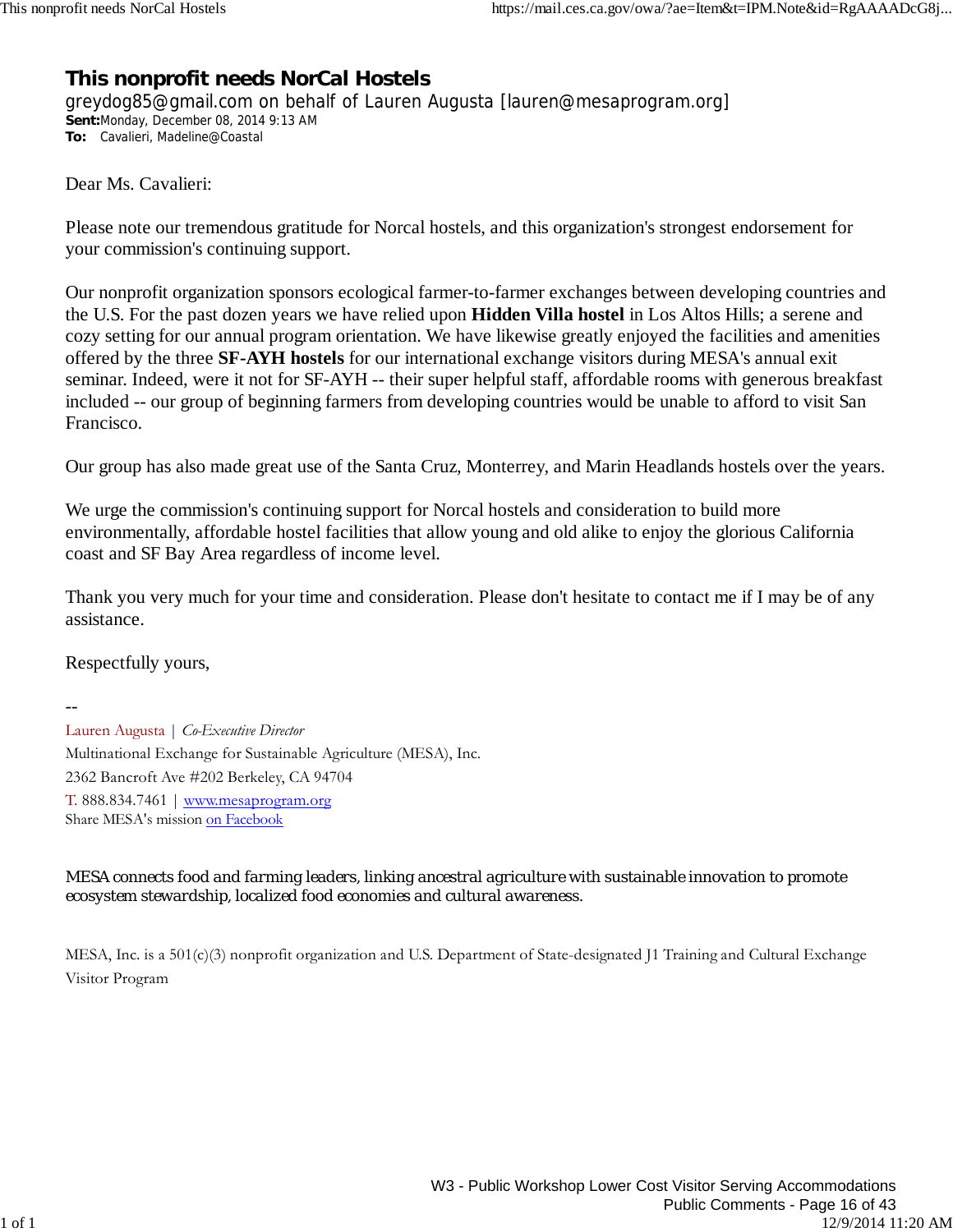### **Meeting: 12/10/14**

vandorm9@aol.com **Sent:**Sunday, December 07, 2014 7:02 PM **To:** Cavalieri, Madeline@Coastal

Dear Madeline, Regarding the California Coastal Commission meeting for December 10, 2014:

I would like to add my support for hostels along the coast.

I am a fourth grade teacher in San Carlos who has used the Sacramento Hostel for many years. Over thirty years ago, when I worked with the fifth grade students at Outdoor Education, we used the hostel on the coast just south of Half Moon Bay. Hostels provide an affordable way for people to stay and enjoy the coast, California's State Parks, and historical areas of our state. They are especially invaluable to school groups with very limited budgets for field trips.

Thank you. Marilynn Vandor Arundel School San Carlos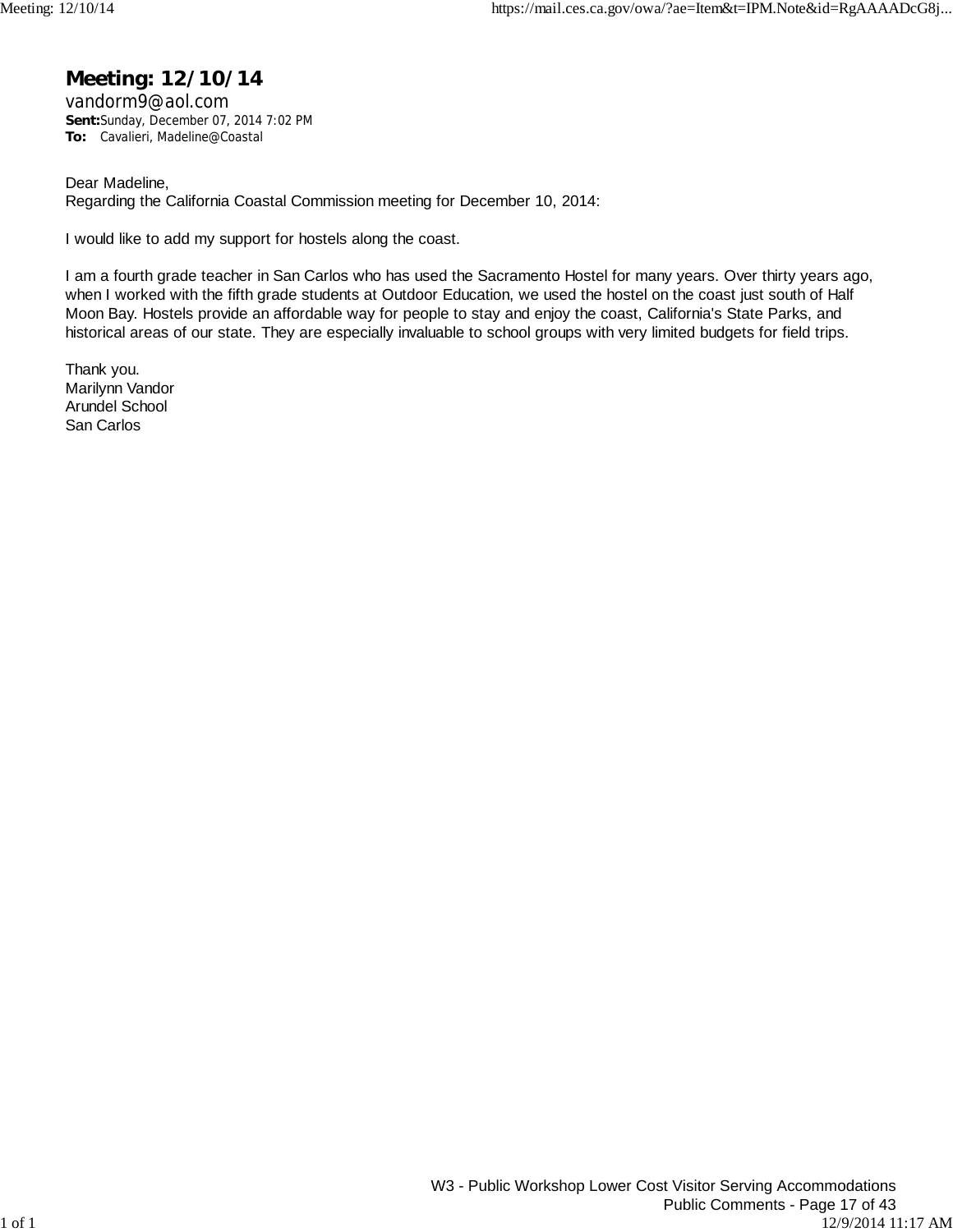### **Hosteling**

Stacy [ms.stacy.wiseman@gmail.com] **Sent:**Thursday, December 04, 2014 9:51 PM **To:** Cavalieri, Madeline@Coastal

Just a quick note of thanks for these affordable & inviting accommodations. Additionally the hospitality is such a beautiful feeling. Like family.

I've stayed at the fort mason a few times and it's always more than "just a stay" - it's an unforgettable "experience" of sharing. I love coming there for Halloween every year.

I also took my son to The downtown San Diego hostel. Which was another amazing lifetime memory experience. It was his graduation going away present- a vacation in San Diego, which I otherwise would not have been able to afford. And the facilities were amazingly clean and welcoming.

I am a personal assistant. I manage vacation homes. I pet sit for some of my clients. I help people and small organizations get organized. And I do house cleaning. Among other things such as preparing meals running errands etc. That being said, a tip, a suggestion I would make would be to use borax in cleaning showers, as it is all natural and inhibits mold and mildew returning. It's a good thing.

All the best for 2015!

Notice of Confidentiality: This transmission contains information that may be confidential and that may also be privileged. Unless you are the intended recipient of the message (or authorized to receive it for the intended recipient), you may not copy, forward, or otherwise use it.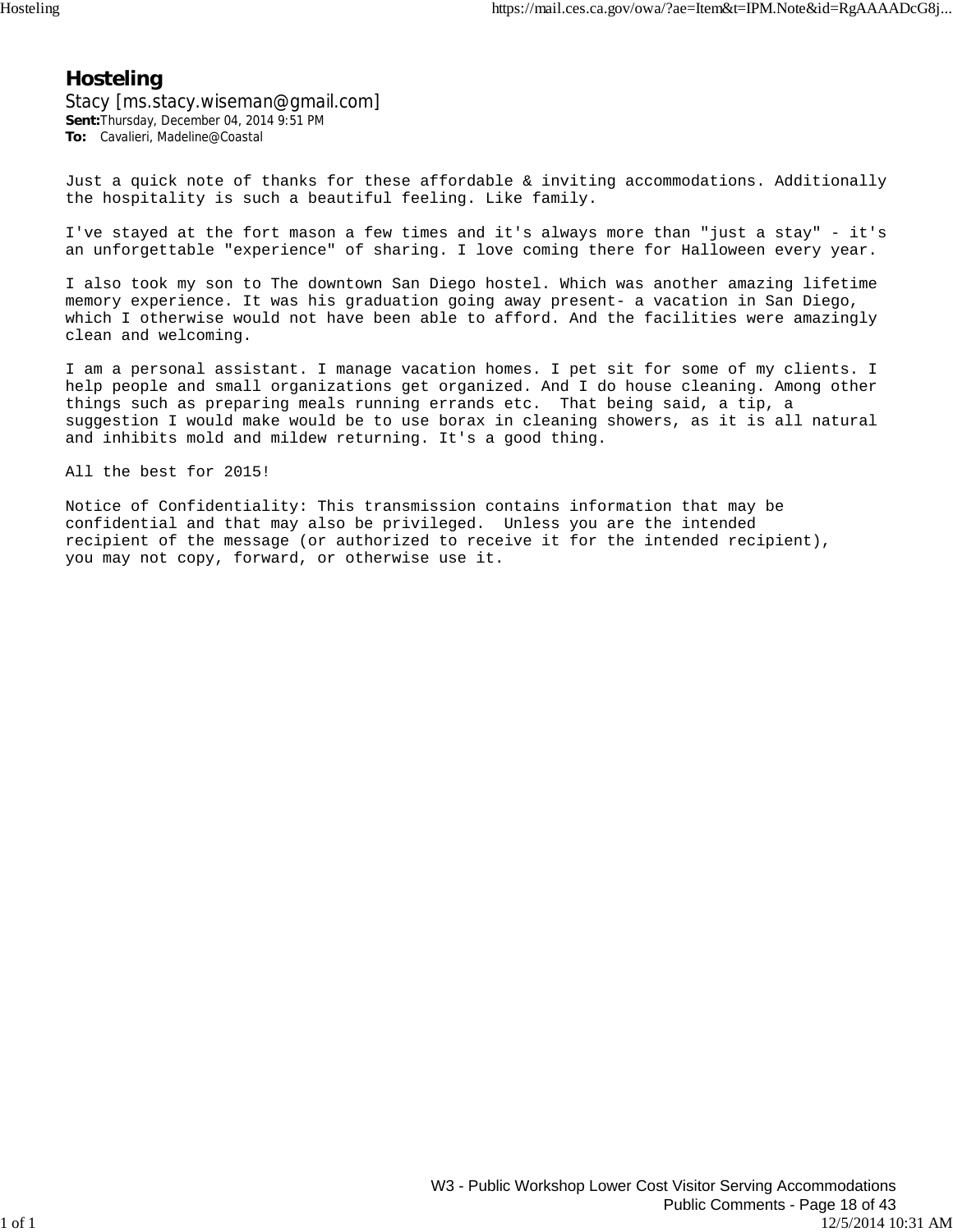## **CA Hostel supporter- Karen Kao**

Myappleid007 [kaokaren007@gmail.com] **Sent:**Friday, December 05, 2014 3:09 AM **To:** Cavalieri, Madeline@Coastal

Dear Marie,

I am grateful for the 9 San Francisco Bay area hostels. I have stayed at the hostels easily over 50 times over 12 years. It is affordable for me on a slender budget, makes it possible for a woman like me to travel safely by myself and meet people from around the world. Those who play together, stay together. I also play piano. I lack a piano at home. It is a chance to play piano and sing! I have visited hostels Pt. Reyes, Marin Headlands, SF, Pt. Montara, Pigeon Point, Santa Cruz, Monterey ( over 20 times!) Santa Monica. I wish there were more hostels between Point Reyes and Eureka. I would be willing to serve on a board. I have served three years on the board of directors for Cornell Club of Northern California and planned 37 events in 4 years.

Karen Kao Kaokaren007@gmail.com 650.387.3043

Sent from my iPhone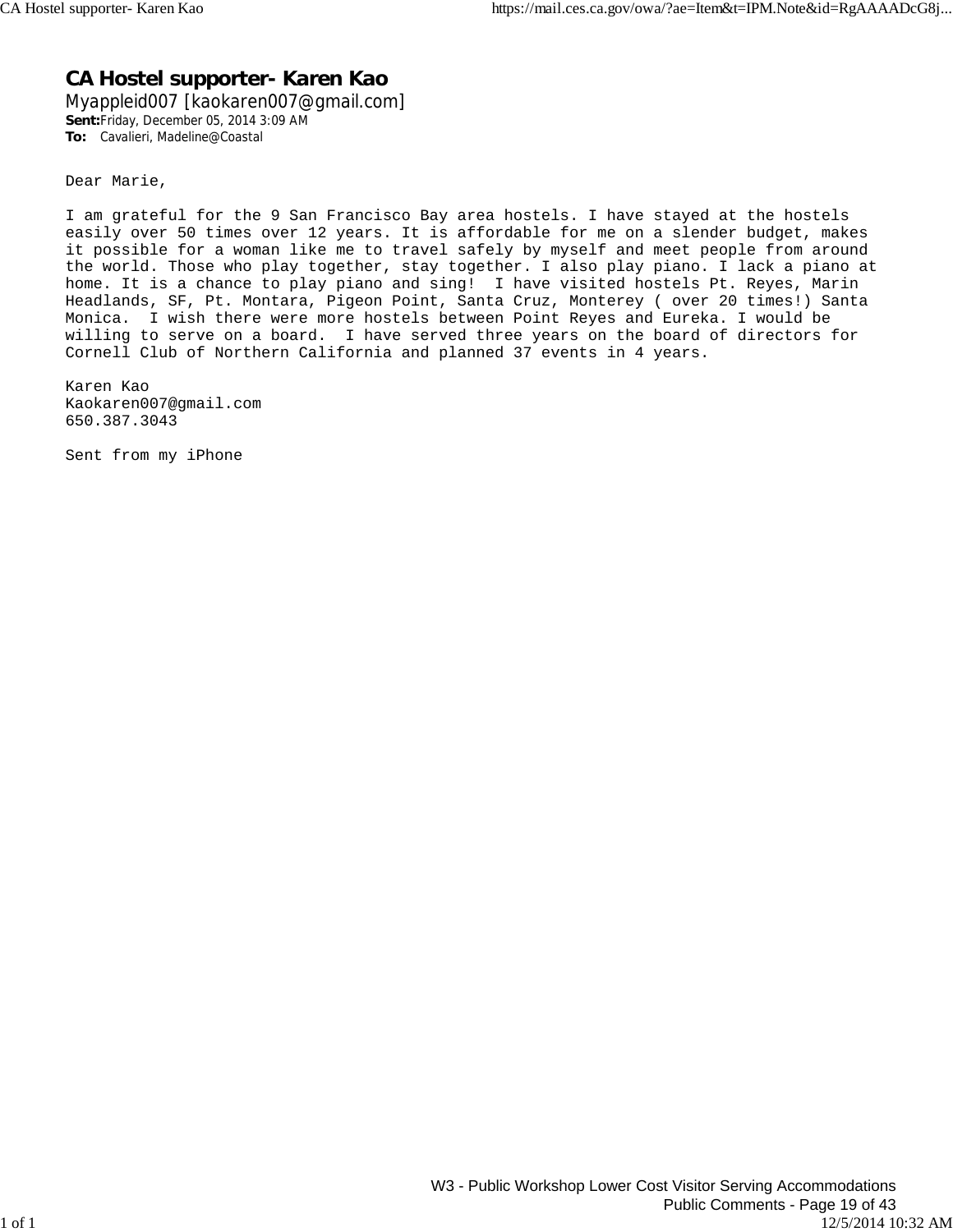### **Fw: Help Support HI USA Hostels on the California Coastline**

AIDA BOLIVAR [bolivar1aida@yahoo.com] **Sent:**Friday, December 05, 2014 6:27 AM **To:** Cavalieri, Madeline@Coastal **Cc:** HI USA [Californiahostels@hiusa.org]

Ms. Cavalieri,

My name is Aida Bolivar, I strongly believe in the excellent service that this organization offers to the travelers in USA and international, I personally have used this hostels since 1998 here and around the world, I am a single women that likes to travel to remote places, and I have been able to do it because the economic and affordable prices they offer, they are located in the city, ease access to any store and places to visit, help students to get experience in the business.

I have notice the reduction of locations in USA, which affects the travelers domestically, I have use these locations in Australia, Europe, Africa, and I can not be more thankful of the existence of this hostels,

it has been strongly safe, they assist you with travel planning, we can cook if we want, the membership its very economic, we really need at least one location in each city if possible, it will be more ease to go to places that we hear is nice, but the high prices of hotels and taxes makes impossible to go, it should be one of this hostel next to this icon tourist places,

we all will benefit from this service, young children will learn at young age to meet other cultures and learn at the early age to make friend from any place and culture, instead of watching TV or videos all day, and become

unsocial, looses the touch of the human nature, we really need to make changes, to the new generation, the only way is to have affordable and safety accommodation to all budgets,

like me, if I have to pay hotel that its a little unsafe if you are a women by itself, I will never were able to go to all this different countries and be able to visit places of interest, museums, icon tourist places that are not really expensive, the more expensive was the hotel, which I could avoid it because the hostel was available.

Ms. Cavalieri, please, please do something to increment this hostels in California, like Napa, Orange county, San Diego, Palm Springs, San Francisco, Fresno, Bakersfield, and also involve the community to offer volunteer service, so they become more familiar to traveling and relate to other cultures and we all will get along better, because understanding how we are each other educated at home will make us much easy to understand each other,

this hostels will give a little help to us as human nature.

if you have any question, please feel free to contact me, I will be more than happy to give a feedback, thank you for taking this time to read my experience the hostels.

Sincerely,'

Aida Bolivar (909)295-2432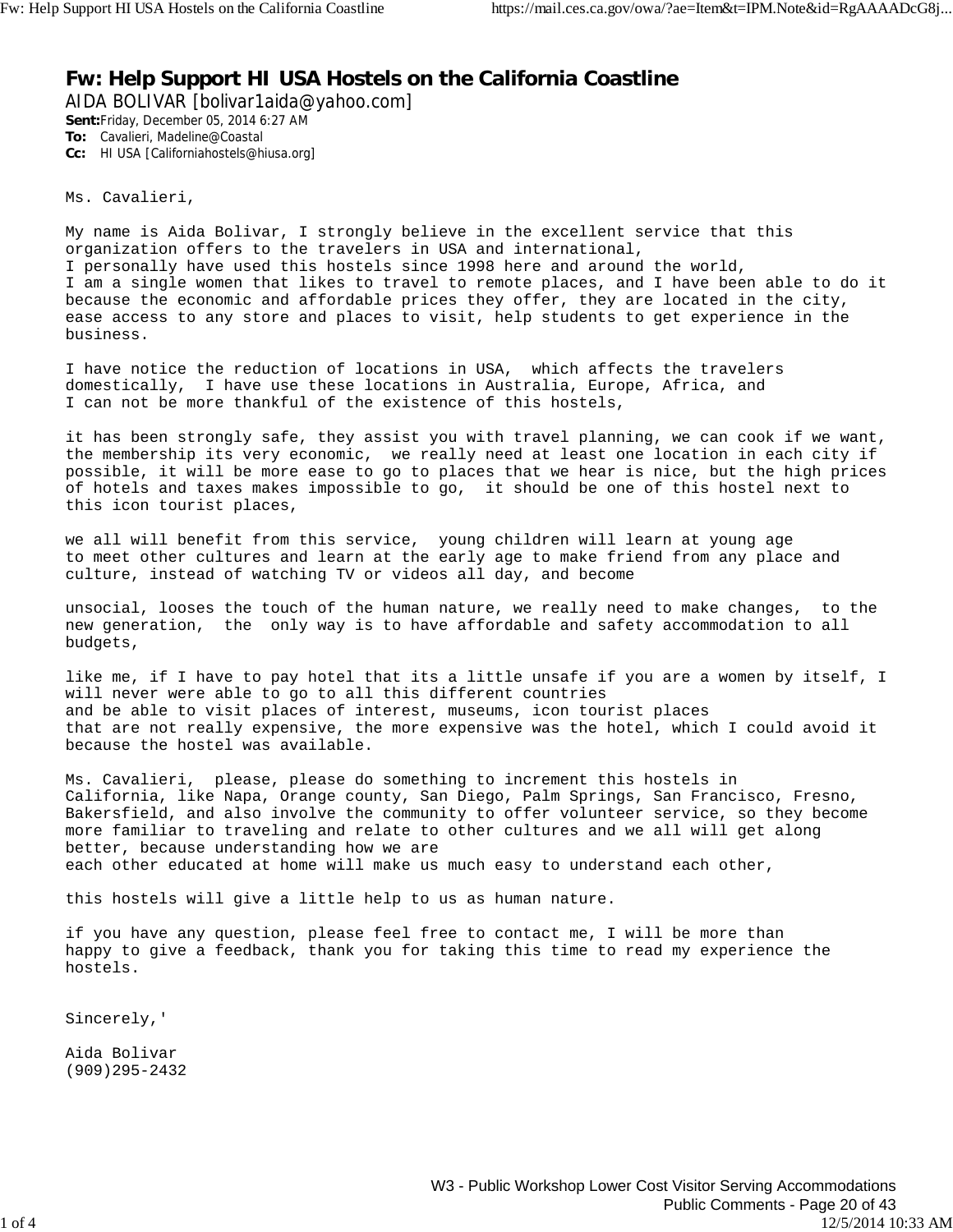```
--- On Wed, 12/3/14, HI USA <Californiahostels@hiusa.org> wrote:
> 
> December 3, 2014
>
> Dear Aida,
>
> Do you remember the first time you stepped into a hostel?
> Did you experience something you never would have dreamed of
> as a result? As a member of HI USA, you likely have stories
> to share from your travels, both abroad and close to home.
> And, living in California, you may have lived out some of
> those stories at any of 12 HI USA hostels along the
> California Coastline. We need your help to grow that
> number and make sure generations to come have that same
> chance!
>
> How can you help?
>
> On Wednesday, December 10, the California Coastal
> Commission, a public agency responsible for ensuring the
> preservation of and public access to the California
> coastline, will be hosting a public meeting in Monterey,
> California to discuss funding the development of affordable
> accommodations along the coastline. HI USA wants to remind
> the Commission just how valuable hostels are in offering
> affordable accommodations and memorable experiences for all,
> and we want our members by our side when we do it.
>
> We are inviting supporters of HI USA hostels to
> tell the Coastal Commission what hostel access along the
> coastline has meant to you! Please
> send written comments with your support by December
> 9! Written comments should be directed to
> Madeline Cavalieri at the Commission's Santa Cruz
> office at 725 Front Street, Suite 300, Santa Cruz, CA 95060,
> at madeline.cavalieri@coastal.ca.gov
> or (831) 427-4890.
>
> If you happen to be in the Monterey area on December 10th
> and would like to attend the meeting, please join us at the
> Portola Plaza Hotel, 2 Portola Plaza, Monterey, by 8:45 a.m.
> If you have any questions, contact us at Californiahostels@hiusa.org. 
>
> Please join us in helping to preserve and create affordable
> access to the California Coastline for future generations to
> create their own life-long memories.
>
> Thank you for your continued support of HI USA,
>
```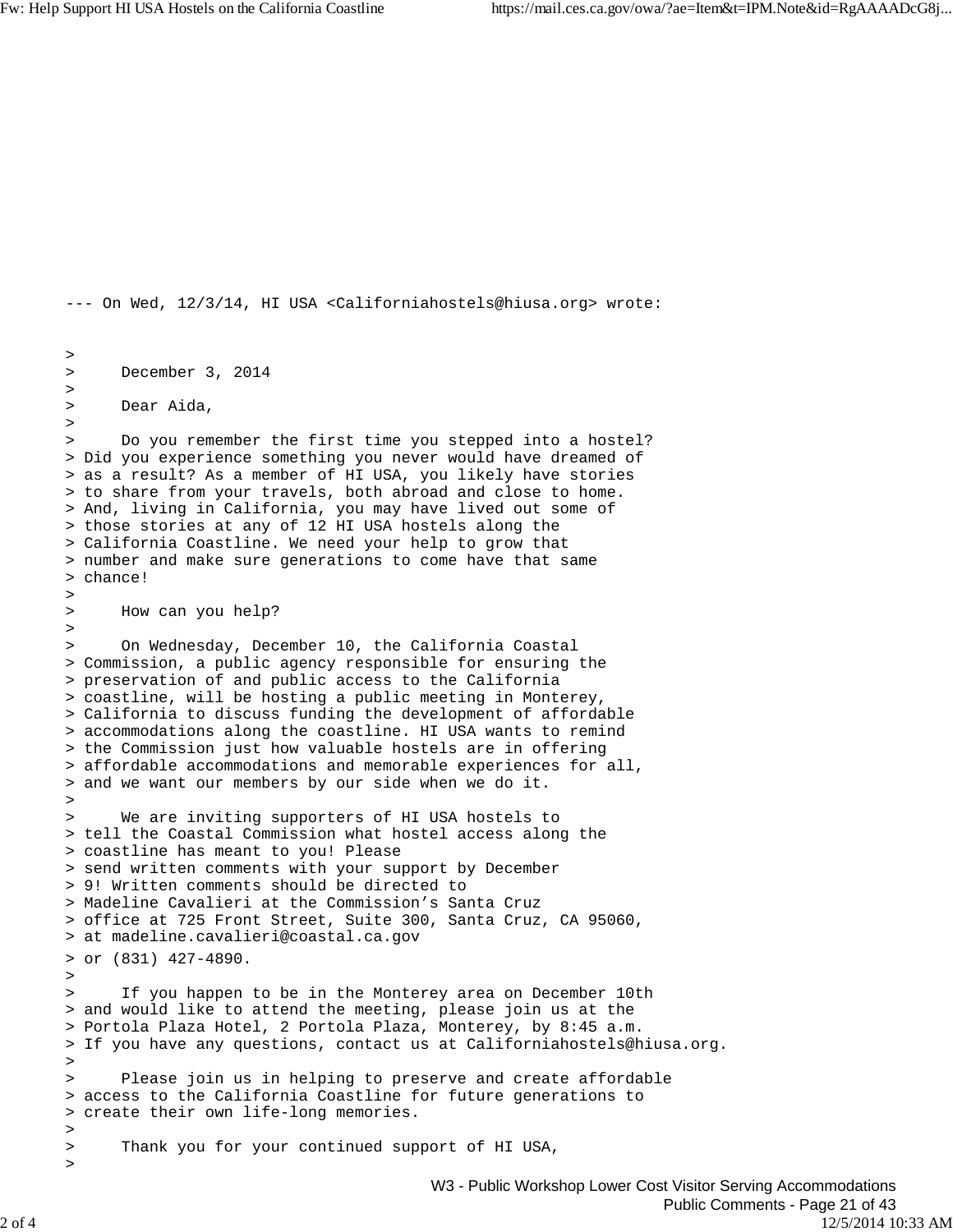| $\, >$    |                                  |  |  |
|-----------|----------------------------------|--|--|
| $\, >$    |                                  |  |  |
| $\,$      |                                  |  |  |
| $\, >$    |                                  |  |  |
| $\, >$    |                                  |  |  |
| $\, >$    |                                  |  |  |
| $\, >$    |                                  |  |  |
| $\, >$    |                                  |  |  |
| $\,$      |                                  |  |  |
| $\, >$    |                                  |  |  |
| $\, >$    |                                  |  |  |
| $\, >$    |                                  |  |  |
| $\, >$    |                                  |  |  |
| $\, >$    |                                  |  |  |
| $\,$      |                                  |  |  |
| $\, >$    |                                  |  |  |
| $\, >$    |                                  |  |  |
| $\, >$    |                                  |  |  |
| $\, >$    |                                  |  |  |
| $\,$      | Russ Hedge                       |  |  |
| $\,$      |                                  |  |  |
| $\, >$    | $\mathop{\mathtt{CEO}}$          |  |  |
| $\, >$    |                                  |  |  |
| $\, >$    | Hostelling International USA     |  |  |
| $\, >$    |                                  |  |  |
| $\, >$    |                                  |  |  |
| $\,$      |                                  |  |  |
| $\, >$    |                                  |  |  |
| $\, >$    |                                  |  |  |
| $\, >$    |                                  |  |  |
| $\, >$    |                                  |  |  |
|           |                                  |  |  |
| $\, >$    |                                  |  |  |
| $\,$      |                                  |  |  |
| $\, >$    |                                  |  |  |
| $\, >$    |                                  |  |  |
| $\, >$    |                                  |  |  |
| $\, >$    |                                  |  |  |
| $\, >$    |                                  |  |  |
| $\,>$     |                                  |  |  |
| $\, >$    |                                  |  |  |
| ↗         |                                  |  |  |
| $\, >$    |                                  |  |  |
| $\, >$    |                                  |  |  |
| $\, > \,$ |                                  |  |  |
| $\, >$    | Danielle Brumfitt                |  |  |
| $\, >$    |                                  |  |  |
| $\, >$    | Vice President, Northwest Region |  |  |
| $\,$      |                                  |  |  |
| $\, >$    | Hostelling International USA     |  |  |
| $\,$      |                                  |  |  |
| $\,$      |                                  |  |  |
| $\, >$    |                                  |  |  |
| $\, >$    |                                  |  |  |
| $\, >$    |                                  |  |  |
| $\, >$    |                                  |  |  |
| $\, >$    |                                  |  |  |
| $\, >$    |                                  |  |  |
| $\, >$    |                                  |  |  |
| $\, >$    |                                  |  |  |
| $\, >$    |                                  |  |  |
| $\, >$    |                                  |  |  |
| $\, >$    |                                  |  |  |
| $\, >$    |                                  |  |  |
| $\,$      |                                  |  |  |
| $\,$      |                                  |  |  |
|           |                                  |  |  |
|           |                                  |  |  |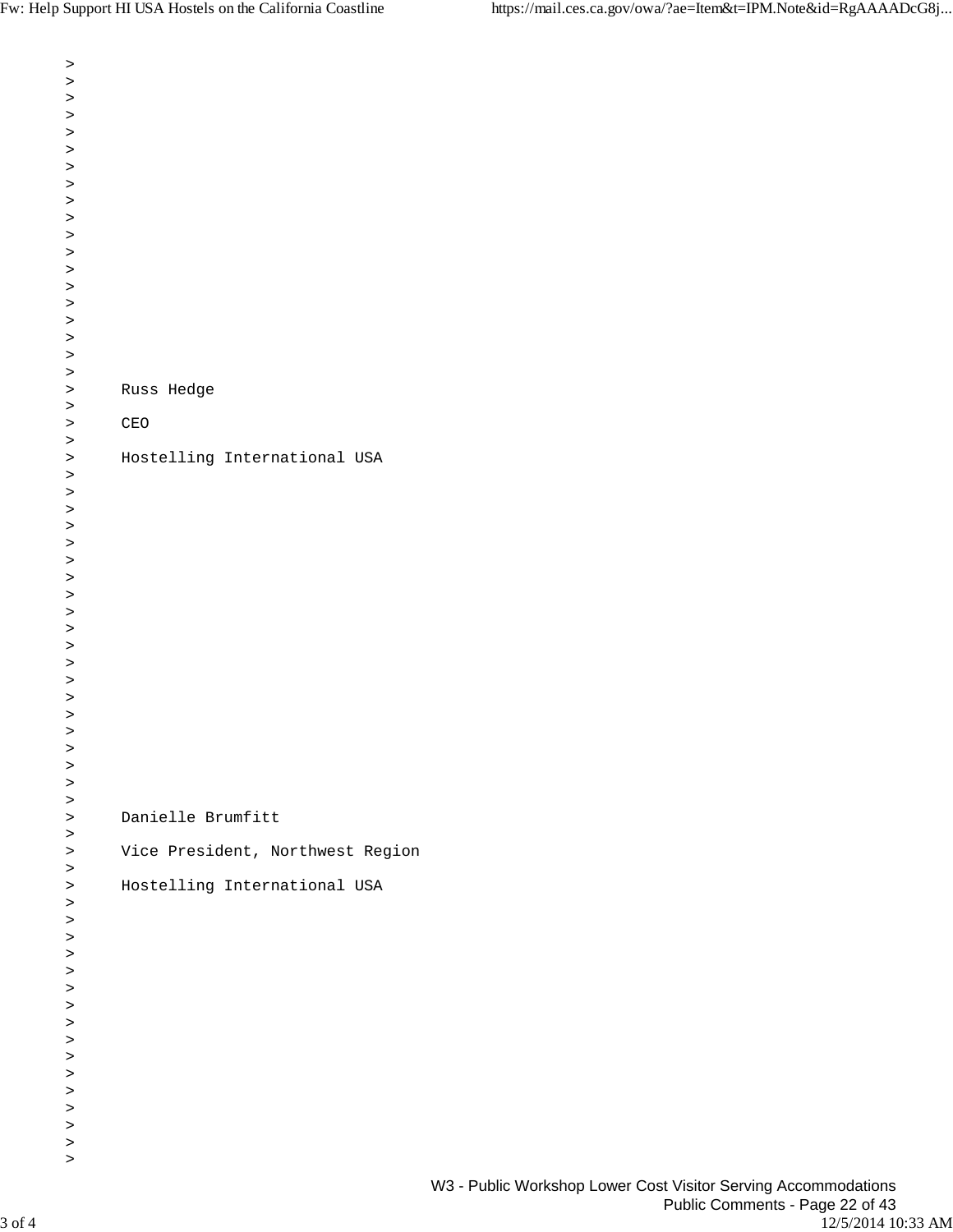$\rightarrow$ 

```
> 
\, > \,> 
> You're
> receiving this because you are a member of HI USA.
>
> Edit
> your subscription | Unsubscribe
> 
\,>\, > \,> Hostelling
> International USA
>
> 8401 Colesville Rd., Suite 600
>
> Silver Spring, MD 20910
\, > \,> 
\, > \,> 
\, > \,\, > \,\, > \,> 
\, > \,> 
> 
\, > \,>
>
```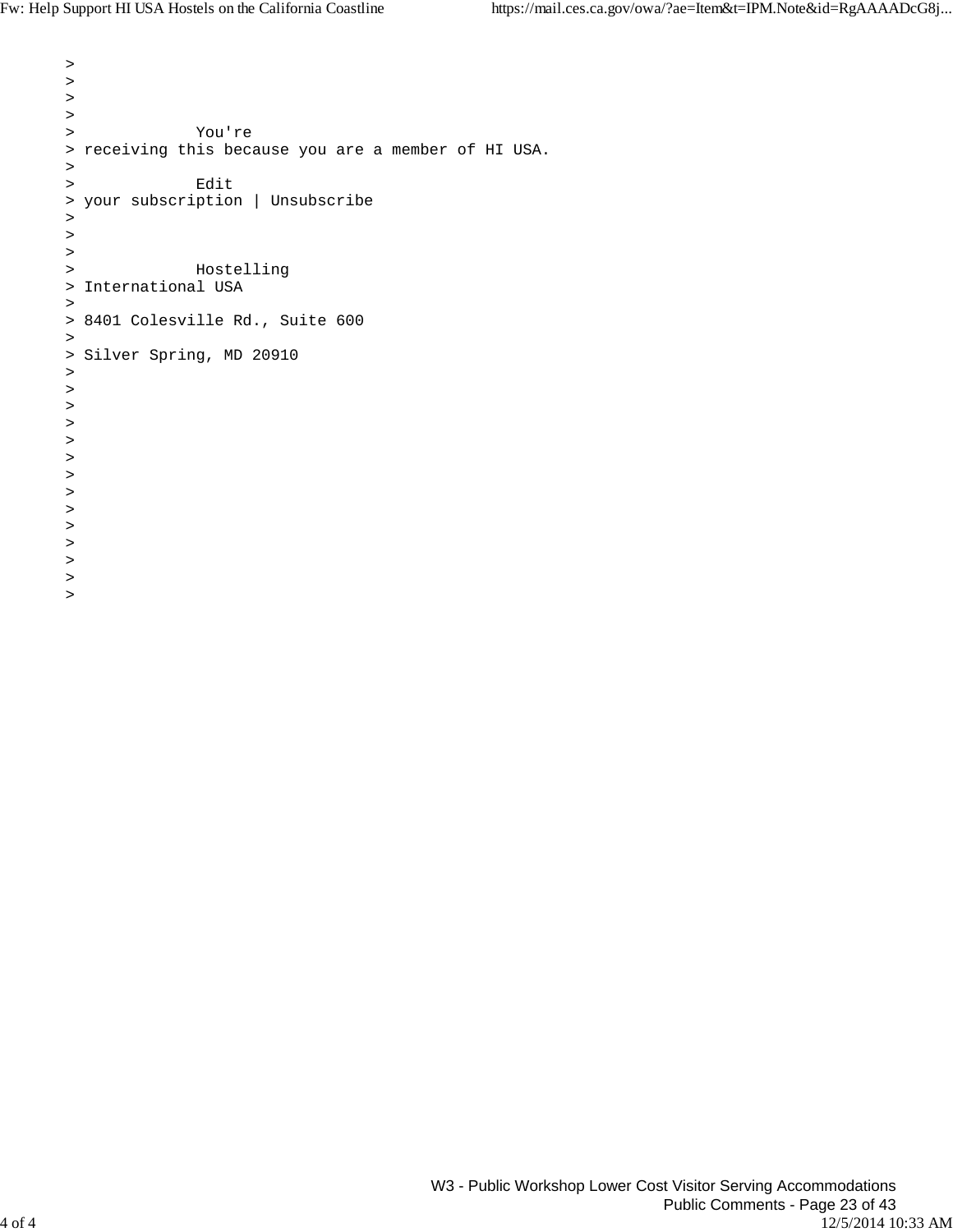wayne stinson [wrstinson@att.net] **Sent:**Thursday, December 04, 2014 2:44 PM **To:** Cavalieri, Madeline@Coastal

# madeline

I truly enjoy the California coast line. it is one of the most beautiful places on this earth. I have traveled a great deal in my 67 years and love inviting others to my house in studio city. part of this experience is driving these international travelers to California's national parks and drives down big sur and visiting some if not all the lighthouses along the coast.

it would be great if more reasonably priced places could be developed in the future. I have visited hostels in many places in the world and would love to visit more of them in this great state of **OUrs** 

wayne stinson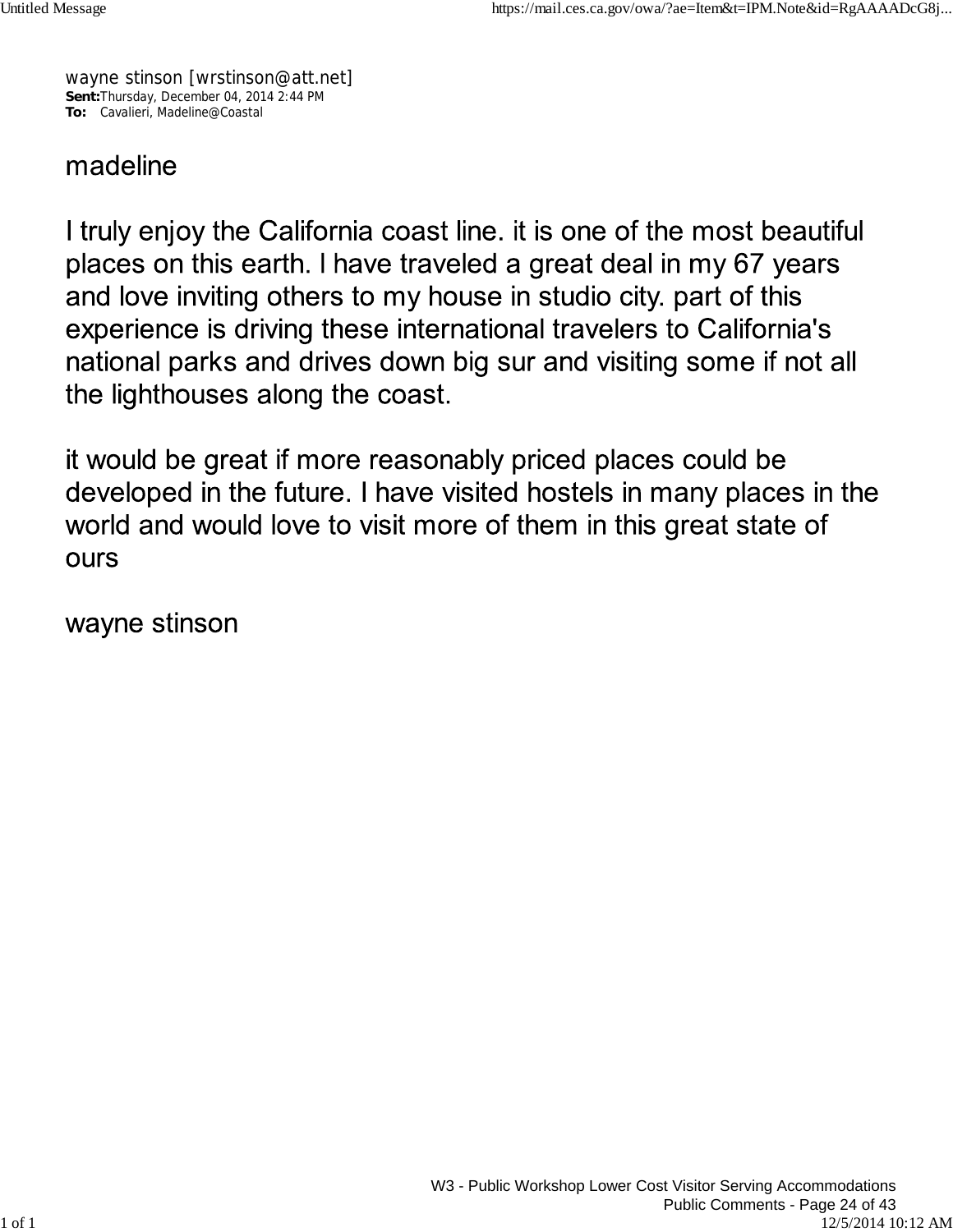## **Hostelling International (HI) and the California Coastline**

k frenzelas [kfrenzelas@hotmail.com] **Sent:**Thursday, December 04, 2014 6:16 PM **To:** Cavalieri, Madeline@Coastal

I, Kassinia Frenzelas, am in full support for Hostelling International (HI) to make HI facilities accessible along the California Coastline. It helps members to explore the California Coast in a more affordable way, and to meet others who have similar interests regarding the California Coast and its beauty.

Hosteling International is an organization that brings people together from around the world, and gives us the opportunity to meet each other and learn about our countries and differences. Hostelling International facilities along the California Coastline gives more freedom to visit the Coastline more often, because there is so much to see and learn, and become more educated and knowledgeable, about our beautiful shores and coastal areas.

Hope you also agree how important it is for Hostelling International to be able to accommodate their members along the California Coastline, with more facilities.

Thank you!

Kassinia Frenzelas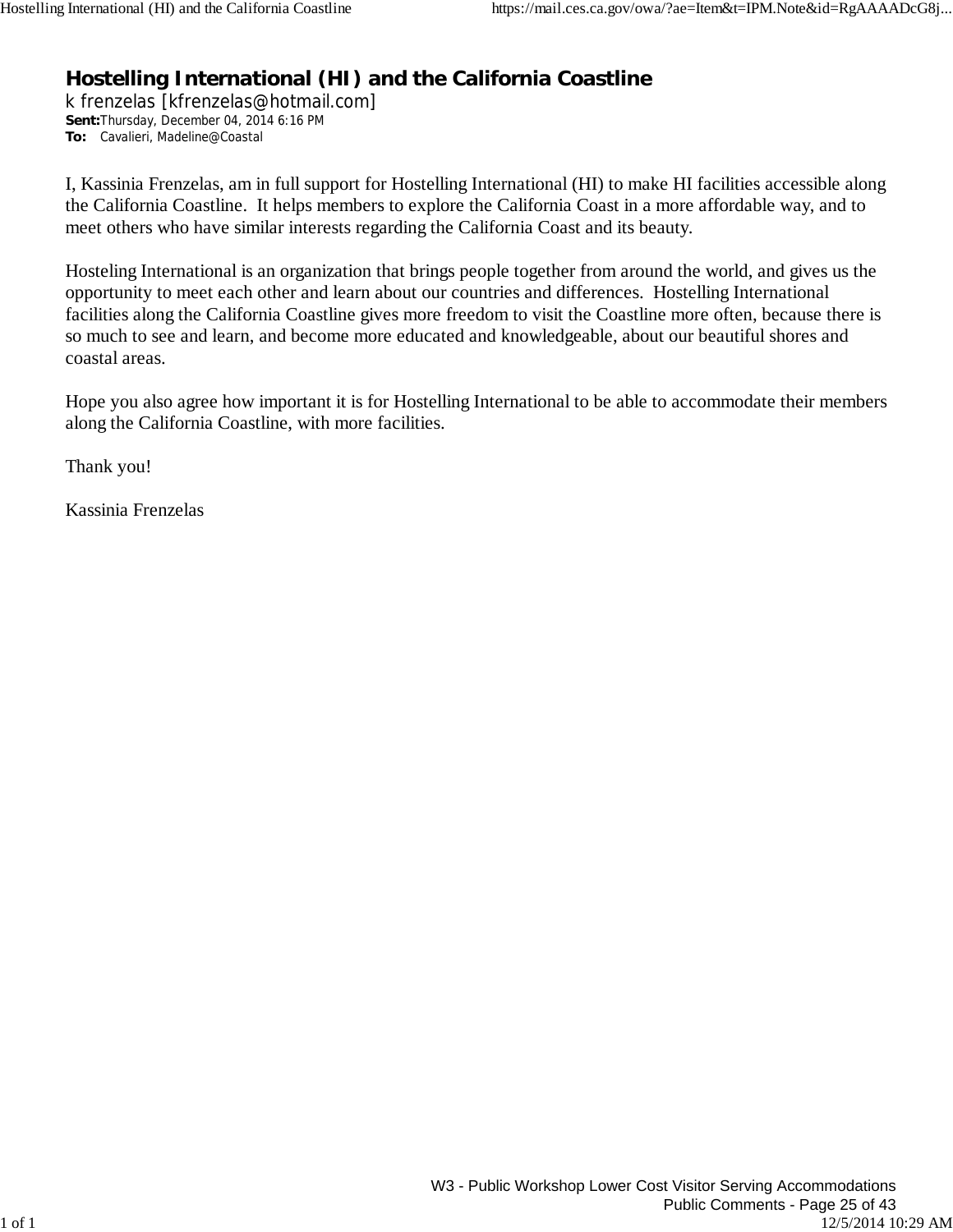## **Support more hostels on the California coast**

Karen Cassimatis [karencassimatis@gmail.com] **Sent:**Thursday, December 04, 2014 8:05 AM **To:** Cavalieri, Madeline@Coastal

As a senior citizen, I have enjoyed staying at HI USA hostels in San Francisco and Sausalito, California as well as YHI hostels in Boston, NYC, New Zealand and Australia. What a great opportunity these stays provided for not only inexpensive places to stay but the enriching experience to meet other travelers from all over the world. I support and ask you to support any possibilities to place additional hostels along the California coast. Karen Cassimatis 6653 Mulberry St San Diego 92114

Sent from my iPhone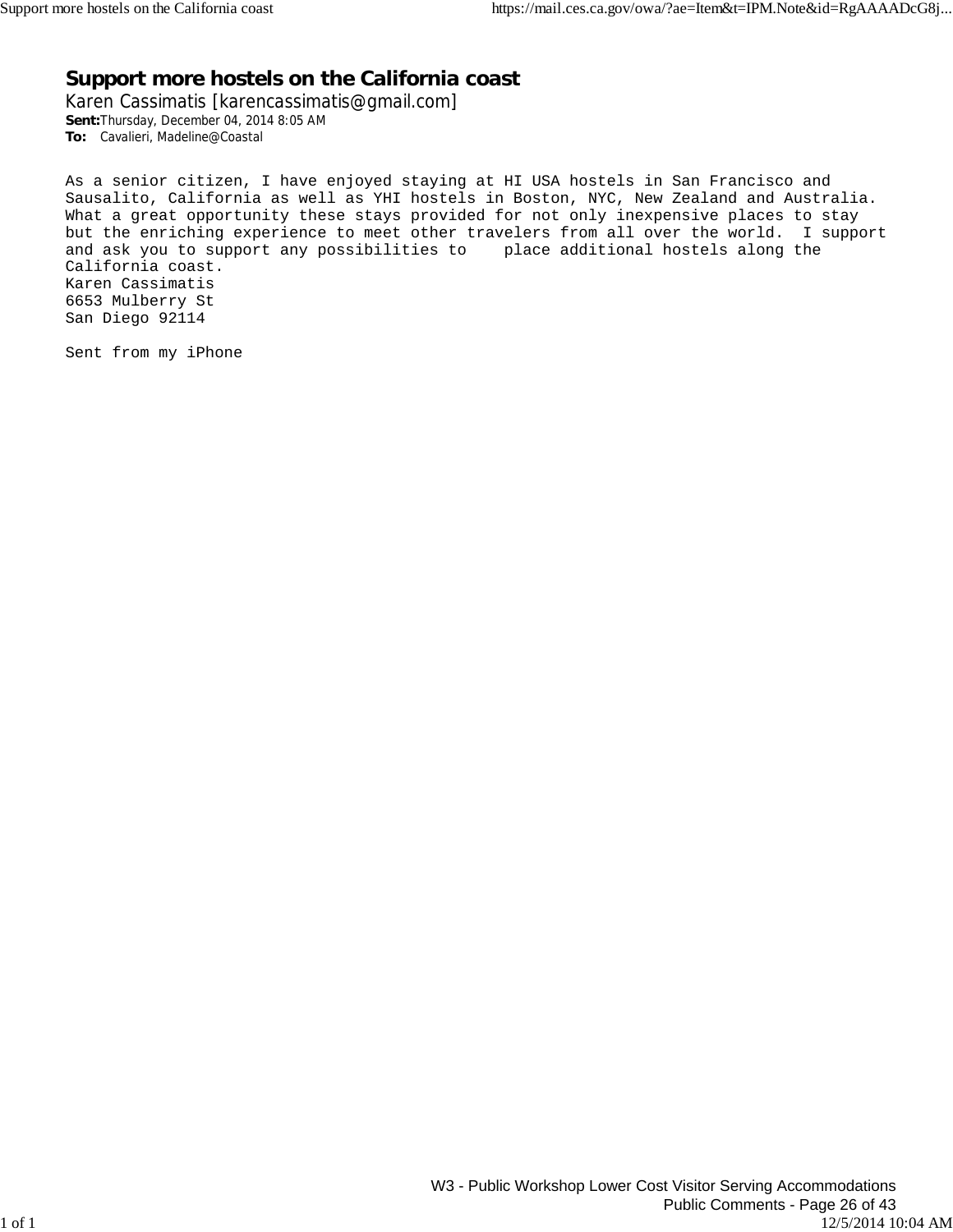## **Coastal CA Hostel Experience**

Jane Benoit [o2blondy@yahoo.com] **Sent:**Thursday, December 04, 2014 10:53 AM **To:** Cavalieri, Madeline@Coastal

Hi! I am responding to tell you how much I enjoyed, in the '80s, staying at my first hostel, near Golden Gate and the Marina!

I met a lovely Swedish woman who was doing a round-the-world trip and had selected the same hostel; we have been friends ever since, and she has returned twice to see me, as well as our driving up to SFO again and staying there.

I had a recent experience at the same hostel which did NOT have rave reviews for the mattresses, but hey--the experience of waking to the sight of the Golden Gate Bridge and ability to walk around the city from that location is superb!

Thanks from a senior woman!

Jane Benoit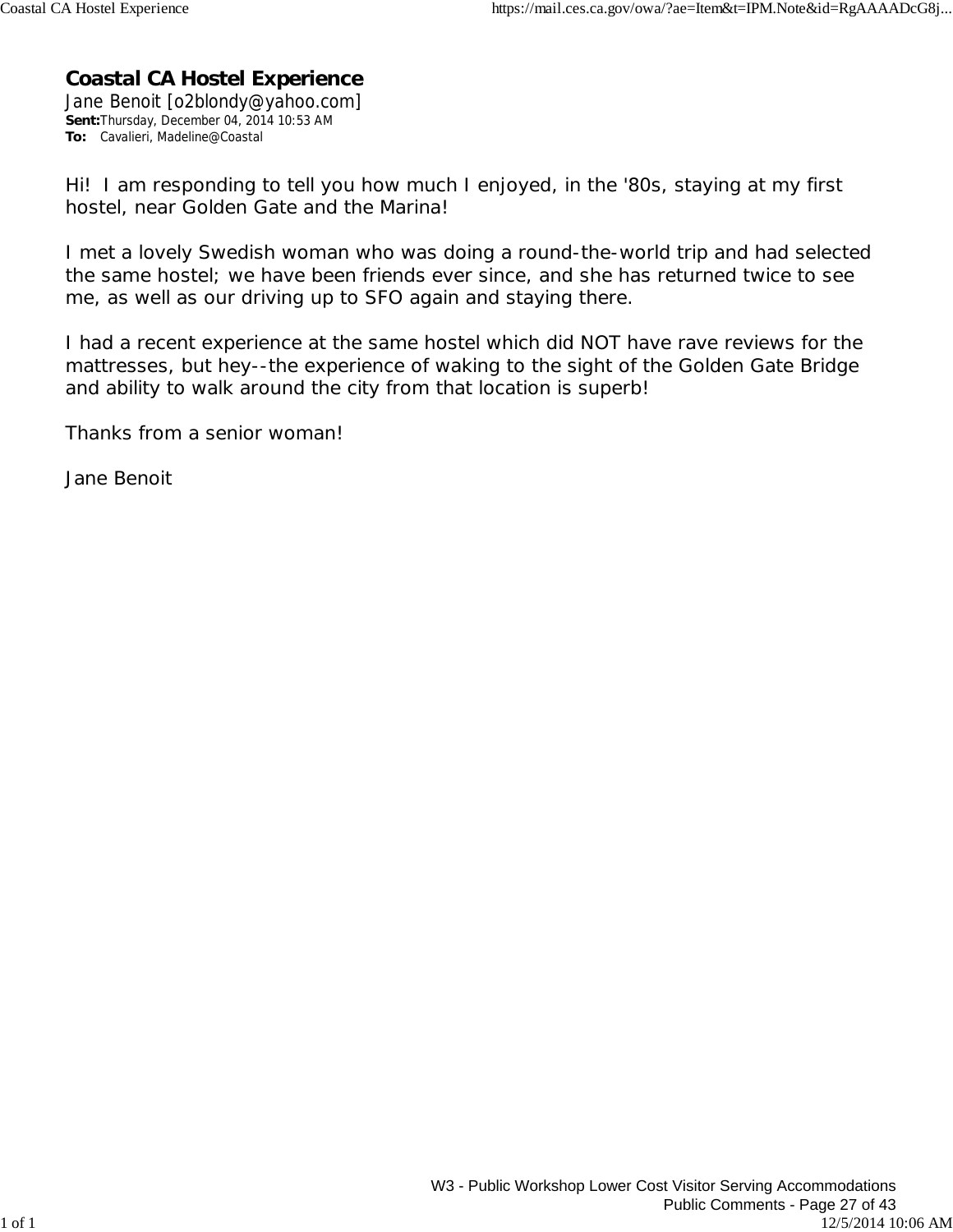## **Hostelling International USA**

"Florian Fürderer" [florian.fuerderer@gmx.de] **Sent:**Thursday, December 04, 2014 11:03 AM **To:** Cavalieri, Madeline@Coastal

Dear Ms. Madeline Cavalieri

How are you doing? I would like to tell you something about my experience with Hostelling International USA. In 2005 I visited the United States of America for the first time I spent my first two nights in the Hostelling International USA San Francisco City Center Hostel. It turned out it was a good decision to stay there since I felt at home which is totally awesome. The Hostelling International USA San Francisco City Center Hostel was clean, safe and comfortable. Since then I have spent nights in several Hostelling International USA Hostels along the California coastline and I have had a wonderful time in each of those hostels. I have met nice people with cultures and I have shared the kitchen and the living room with these people in Hostelling International USA Hostels in order to have an intercultural exchange. The California coastline is such a beautiful spot therefore it is important to have affordable access to the California coastline. Hostelling International USA provides affordable accommodations along the California Coastline. It is important to increase the number of Hostelling International USA Hostels along the California coastline since people all over the world love it and get there. One of those people is me and I highly recommend everybody to visit the California coastline. Thank you for supporting Hostelling International USA.

Yours sincerely

Florian Fuerderer

Address: Muehlenstrasse 11 79232 March Germany cell phone: 0049-174-2026152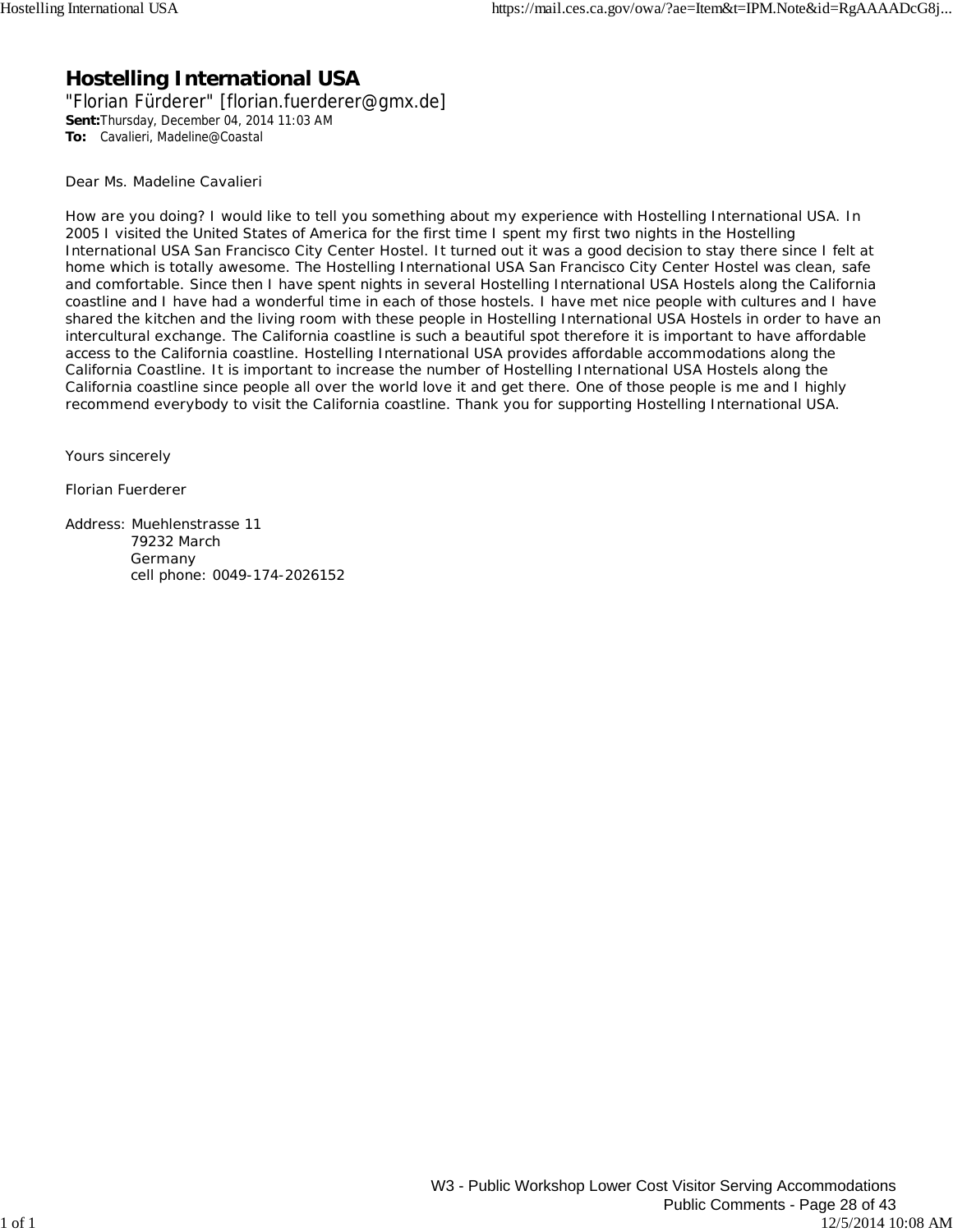## **Hi Hostel Santa Cruz**

Sergio Sanchez [tepa.sergio@gmail.com] **Sent:**Wednesday, December 03, 2014 1:42 PM **To:** Cavalieri, Madeline@Coastal

Hi Madeline Cavalieri,

I stayed at Hi Hostel in Santa Cruz, California and had a great experience seeing the city of Santa Cruz.

*-Sergio Sanchez*

--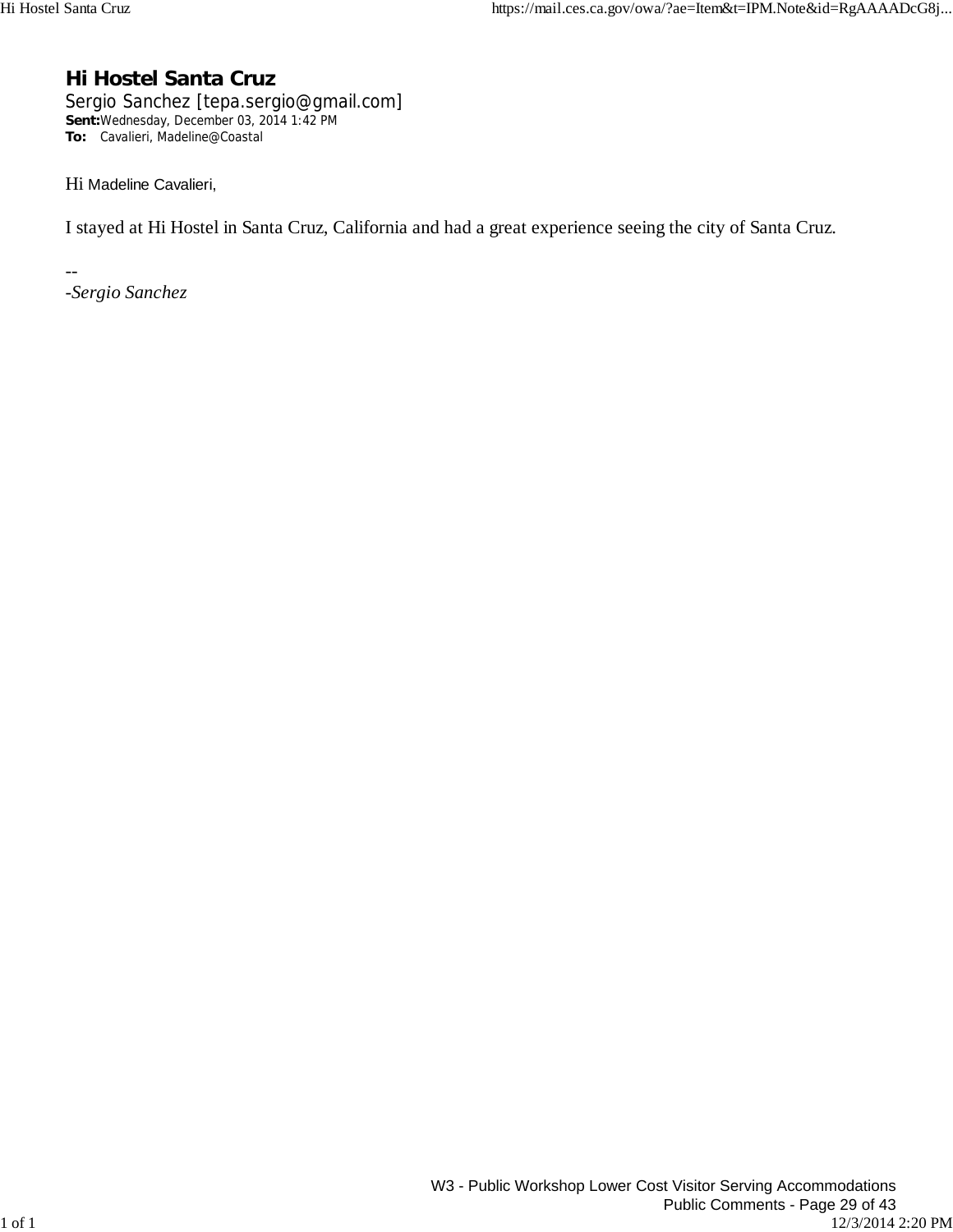### **California's affordable access**

Sandy graham [sandy2scott@sbcglobal.net] **Sent:**Wednesday, December 03, 2014 12:39 PM **To:** Cavalieri, Madeline@Coastal

Hostels have provided affordable access to Boston and New York for us. It would be great to see that along the coast in my home state. Sandra Graham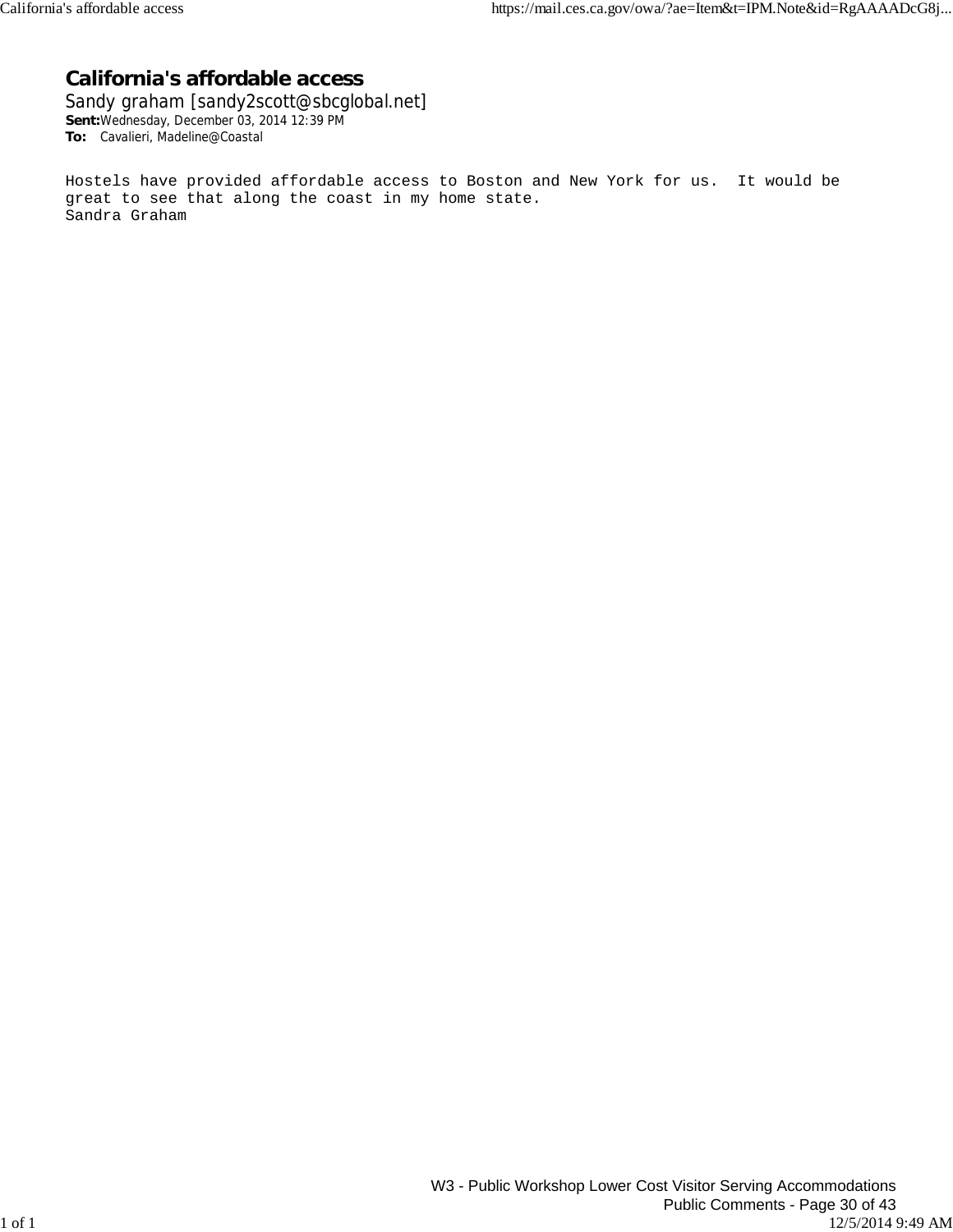### **hostels near CA coastline**

MP McEnrue [mpm912@gmail.com] **Sent:**Wednesday, December 03, 2014 2:55 PM **To:** Cavalieri, Madeline@Coastal

I am writing this message to share my experience in staying at hostels and urge you to consider including hostels in your thinking about how to expand access to the coast of California.

I am a senior member of Hostelling International (HI). I live outside Los Angeles. There are currently very, very few affordable places to stay near the CA coastline. I formerly was able to camp in various campgrounds in No. and So. Cal. near the coast. Now it is necessary to call at the very first available moment that campsites become available 9 months in advance -- 8 a.m. on a given date for nine months hence. However, doing so does not necessarily yield a site. Only a lucky few who know how to work the system are able to succeed. At one point, I even asked seven different people in three different US timezones to attempt to make a coastal camping reservation in Southern California and was unsuccessful. We collectively tried for three months in a row and then abandoned the effort. Thirty years ago it was much, much easier to camp. I used to be able to take my kids. Now demand obviously far exceeds supply esp. on weekends. Camping sites are booked nearly a year in advance.

I have stayed in hostels in other countries, most recently in Australia and New Zealand -- six different hostels this past October. Although hostels are typically called youth hostels -- people of all ages and nationalities from across the globe stay at them. The women I shared a room with in Sydney were from China and Spain. There is more that happens in hostels than just sleeping. They provide an opportunity to meet people from all over the world in a setting that encourages cultural exchange. I would not be able to afford to stay in Sydney, Christchurch, Nelson, San Francisco, or really any coastal area such as Monterey without hostel accommodations. At my age, I really can no longer lug a lot of camping gear when I travel. I can only carry a suitcase/backpack not cooking gear, bed linens/sleeping bag, etc.. These are available at a hostel. Moreover, one of the nicest things about hostels is that they are "manned" 24/7, access by strangers is limited (entry doors locked) and therefore safe for senior travelers like me. In my experience, the people who work at them are knowledgeable, extremely helpful and friendly -- great ambassadors for a geographic area.

I hope that you will seriously consider the role that hostels can play, particularly those affiliated with Hostelling International, in enhancing access to the coast of California. They work in other countries and can work here too.

Thank you.

Mary Pat McEnrue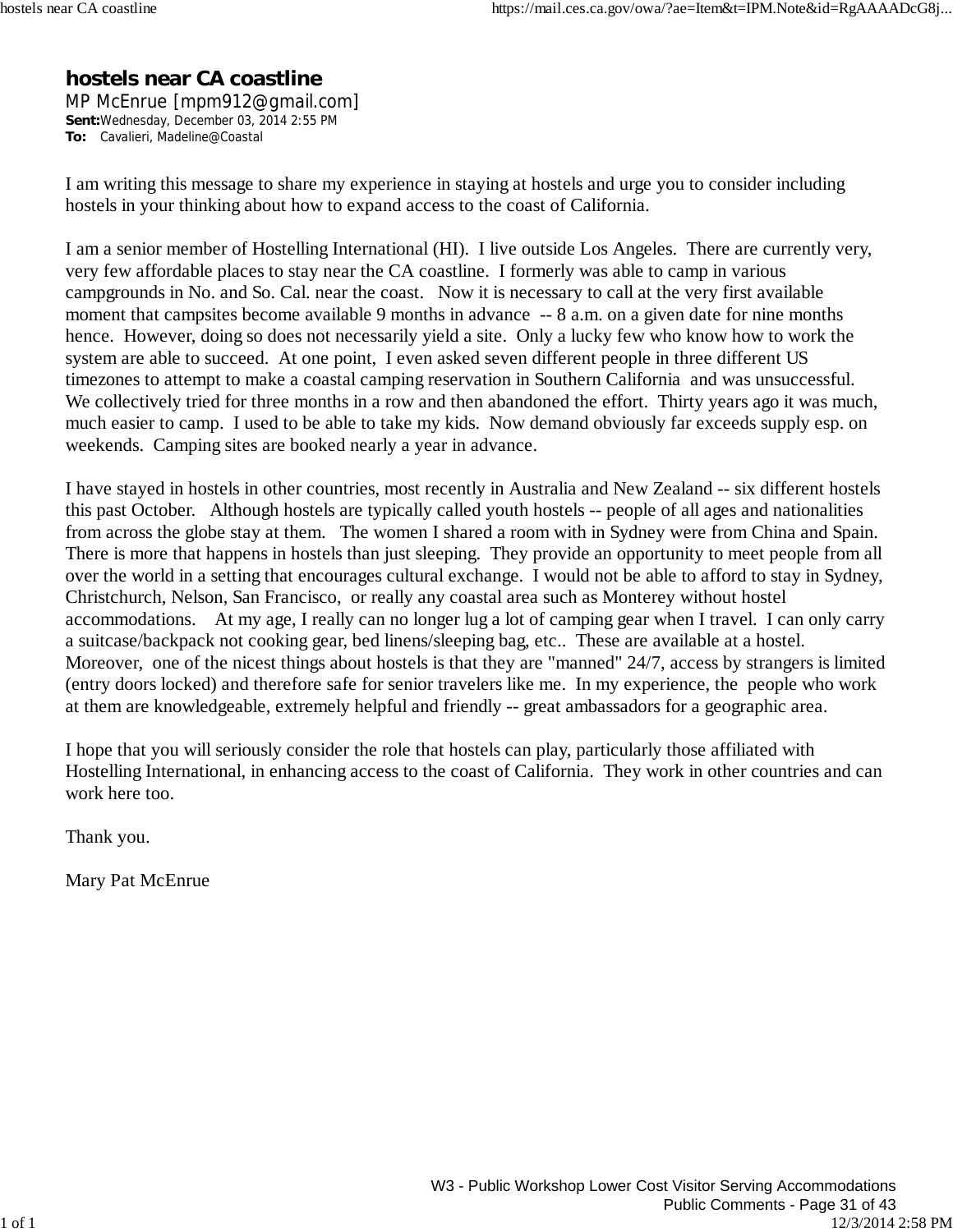## **I support hostels on the coastline!**

Ling Jui Wu [lingray05@hotmail.com] **Sent:**Wednesday, December 03, 2014 4:40 PM **To:** Cavalieri, Madeline@Coastal

Hello Ms. Cavalieri! I just love to travel and it is one major part of my life. I find traveling enriching and invigorating. Many friends state that they're inspired by my travel stories and start traveling more often themselves. However, I'm a public school teacher and my budget is limited. Therefore, staying at hostels makes my travel plans a reality. I would like to express that I support building more hostels. Therefore, more people on a budget can still travel and live a worthwhile life! :D

Thank you for reading my email! Take care! Amy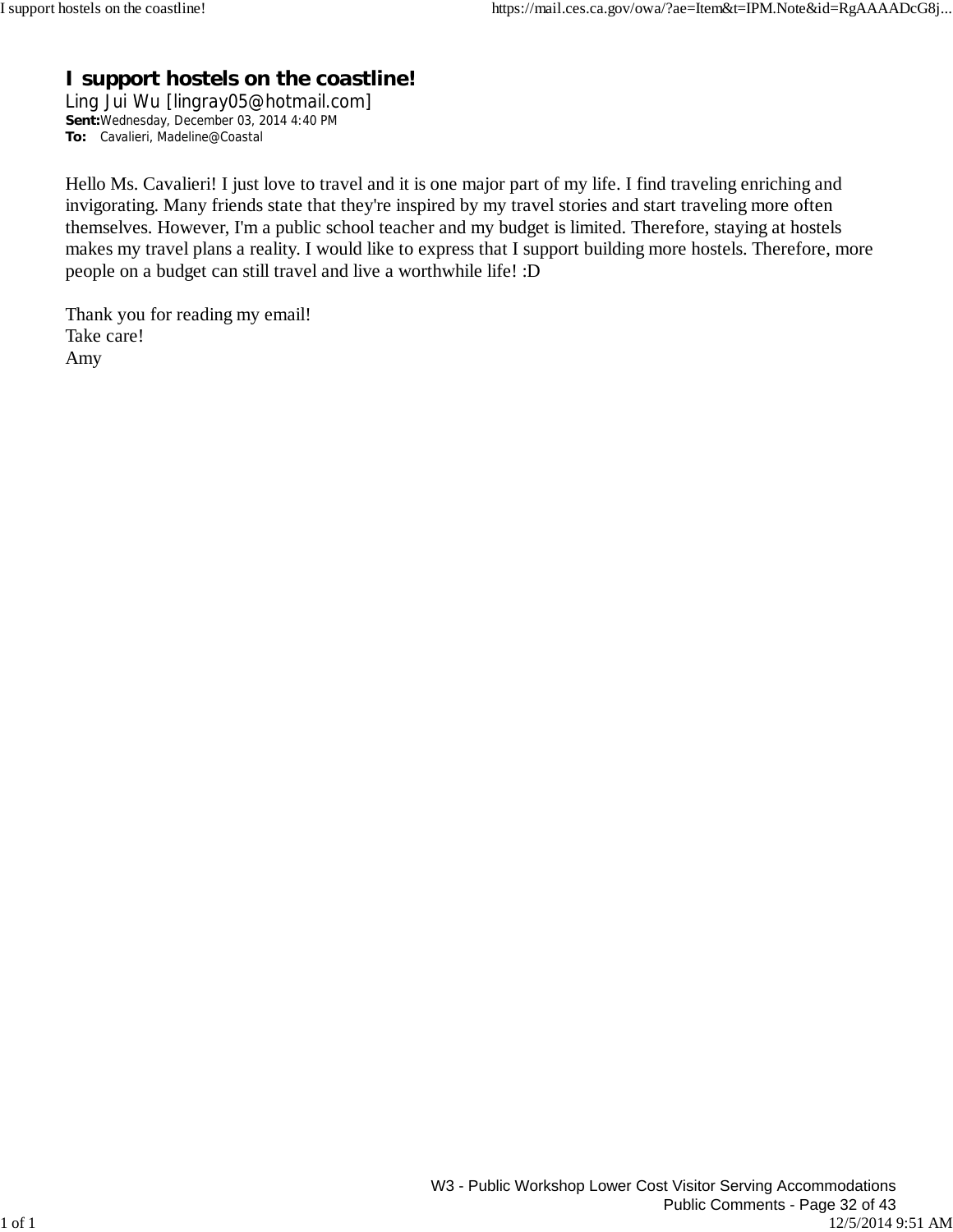## **Public Comments for The Coastal Commission, RE: Affordable Accommodations**

Lauryn Sherman [lauryn.sherman@gmail.com] **Sent:**Wednesday, December 03, 2014 11:12 PM **To:** Cavalieri, Madeline@Coastal

Dear Madeline,

I was invited to write a letter of voluntary support for Hostelling International USA, an organization which has several hostels along the California Coastline in light of the public conversation regarding affordable accommodations upcoming with the CA Coastal Commission. I wanted to offer my story as one example of how the Hostelling International Organization positively impacts the lives of young people.

As a recent college graduate, I made a bold decision to spend time exploring fields that I was interested in beyond my undergraduate education - for both personal enrichment and career searching. I traveled throughout California (my home state) to attend professional events such as conferences and meetings, all the while staying at length in hostel settings. Having an affordable place to say during my exploration time was a critical part of making that happen. I wouldn't have been able to accelerate the way I did if any of my trips incurred significantly more expense.

I am so grateful to have had places to stay where I could meet new people, and feel safe and comfortable while travelling inexpensively. I believe the hostels are a great resource for young people, and I hope that our State continues to support them in whatever decisions are upcoming.

Thank you for taking the time to read through! All the best,

Lauryn Sherman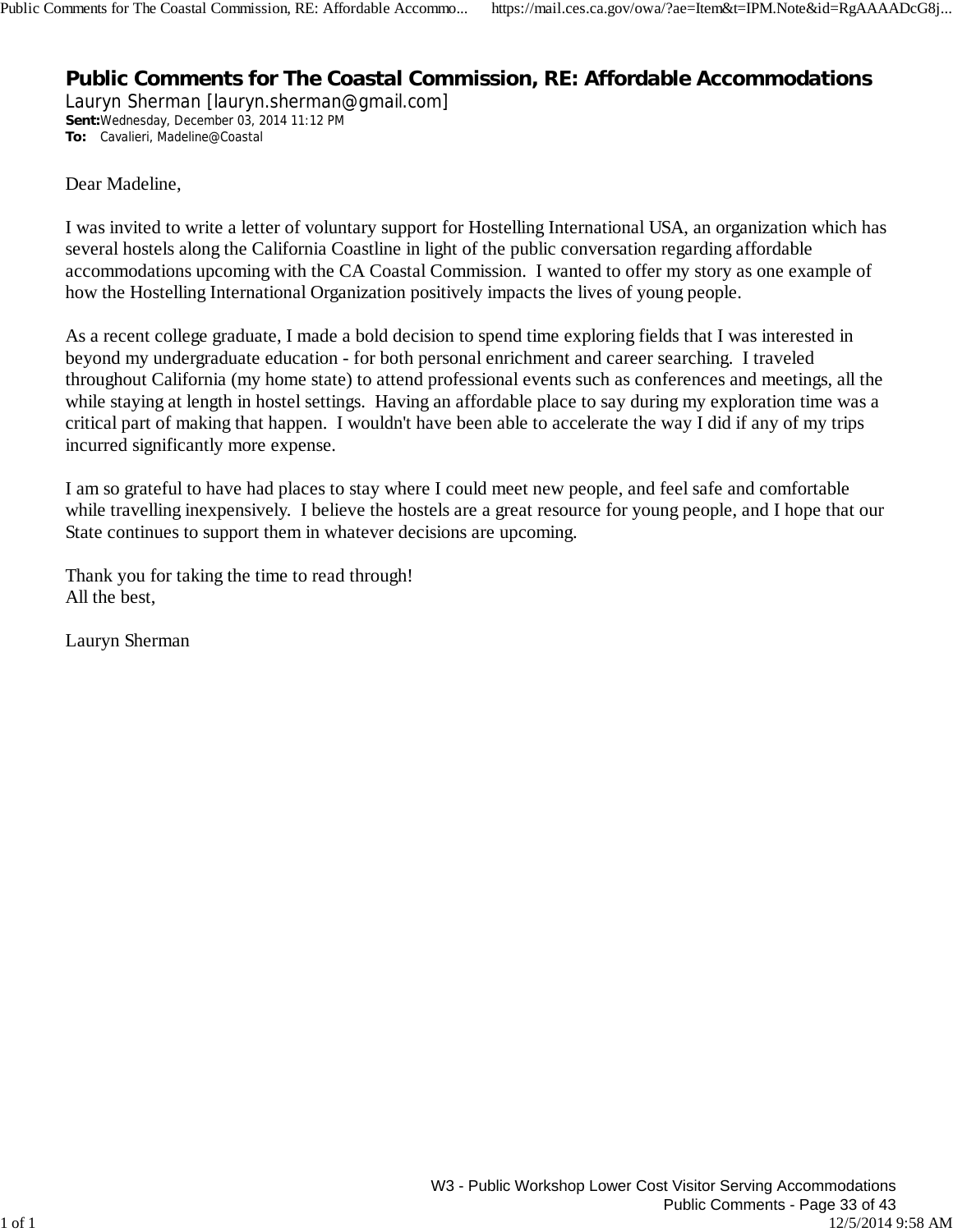### **HOSTEL!**

Klara Toth [Ktoth1391@verizon.net] **Sent:**Wednesday, December 03, 2014 11:45 PM **To:** Cavalieri, Madeline@Coastal

To whom it may concern!

I am a Hostel member for many years and I enjoy my membership for the following reason.

I am Hungarian originally, live in the US. Since 1959, so I am practically an American!

I am 83 years young and in my working days I was a tour guide, tree lingual, I speak German also.

I was working until three years ago, when I was 80 years of age.

I traveled a lot and every time I had to meet a group in San Francisco I drove from LA. on the coast and stayed overnight at the Pigeon Point Hostel, you must try it one day! I shared a room with ladies from Norway, or Australia.

We chat over the breakfast table until noon and then we feed the seagulls. And it cost only \$20 a night, breakfast and free parking! Down the coast we could have the same view from a room at the Hilton for \$245 a night – or more.

Do support the Hostel movement, and stay at the Pigeon Point one day, it is not far from Santa Cruz.

In San Francisco my favorite is the Marine Hostel on the Bay, again bed/breakfast and free parking for \$20,

Private room is \$40 but still better than any hotel – because of the company! I met an English gentleman who used to go to dentist in Budapest, Hungary, my hometown!

Do try it!

Sincerely,

Klara Toth Baranyi

Ktoth1391@verizon.net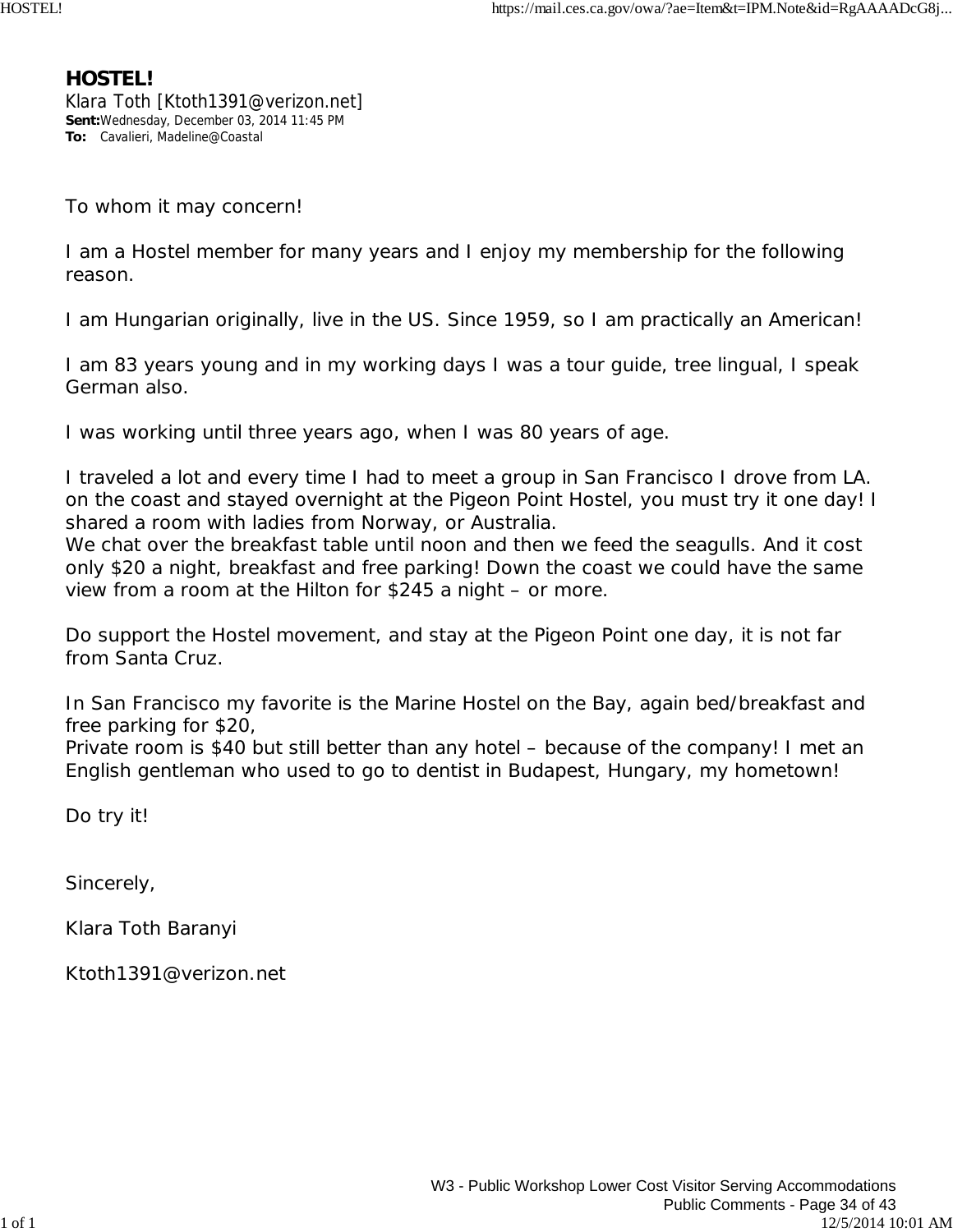### **HOSTEL**

Klara Toth [Ktoth1391@verizon.net] **Sent:**Wednesday, December 03, 2014 11:05 PM **To:** Cavalieri, Madeline@Coastal

To whom it concern

I am a member of the Hostel Family and I used Hostels around the World! I am Hungarian by origin but live in the US since 1959, some sixty years. So I am practically an American. I was a tour guide in my working days, I am 83 years young now and I was working until three years ago!

I stayed in Hostels regularly, when I went from LA. To San Francisco. Pigeon Point was my favorite, just a few milesfrom Santa Cruz, and my room mates were from Europe or Australia. In either case, I enjoyed it very much.

If I stay a few miles down the coast at the Hilton, I would never meet those interesting people and it would cost

sooo much more.

Talking about money, the Hostel is the best value in the Hospitality Industry, where can you stay for around \$20 a night and breakfast too, and free parking! In San Francisco I usually stayed at the Marine Hostel on the coast overlooking the bay, breakfast and free parking too.

Please give every support to the Hostel industry, it isthe best deal in the World!

Sincerely,

Klara Toth

Ktoth1391@verizon.net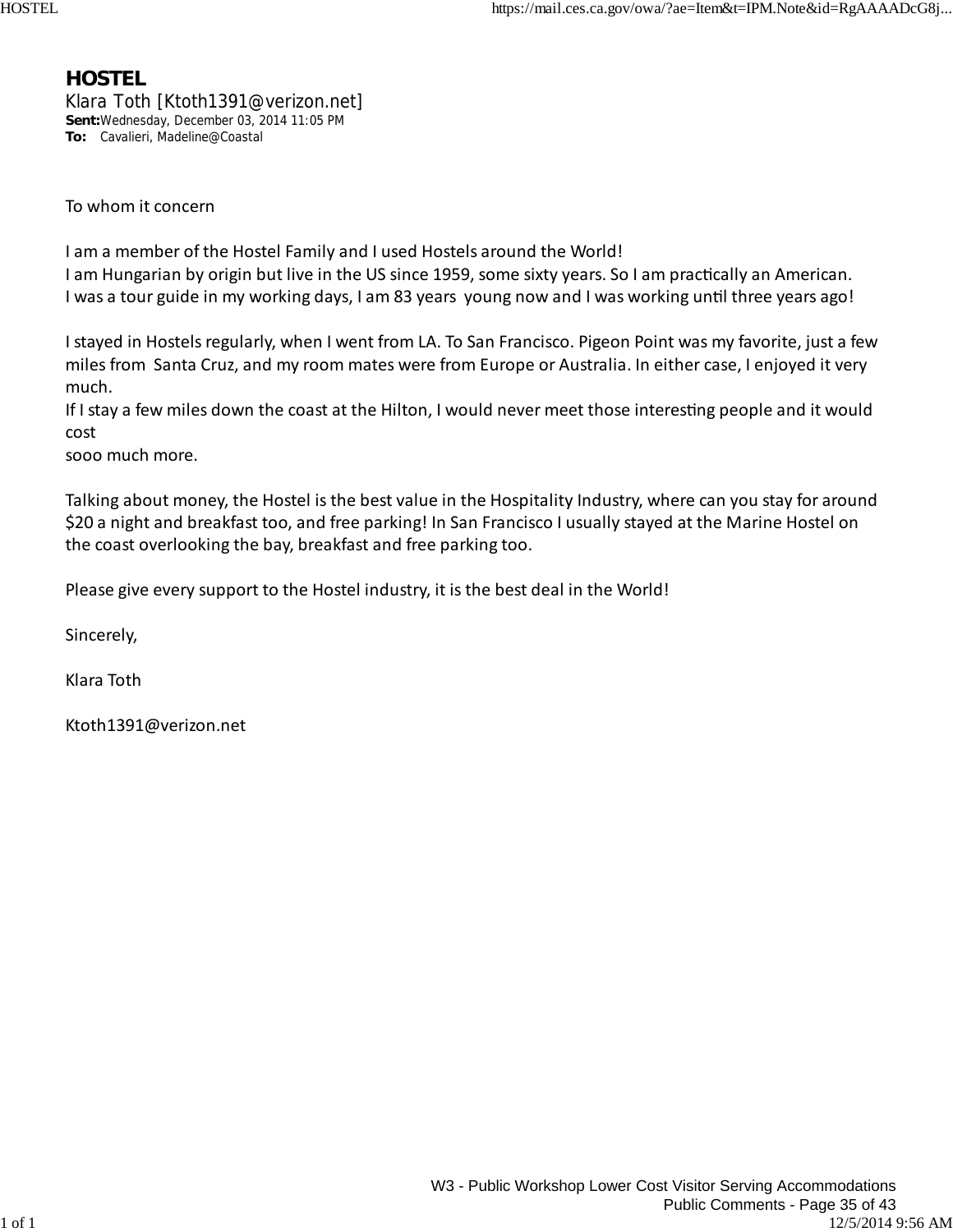## **Support HI USA Hostels on the California Coastline**

Kevin Hall [kph227@hotmail.com] **Sent:**Wednesday, December 03, 2014 11:42 AM **To:** Cavalieri, Madeline@Coastal **Cc:** Californiahostels@hiusa.org

#### Dear Ms. Cavalieri,

As a long time resident of California and long time member of Hosteling International (HI), I enthusiastically and unconditionally support all of the positions advanced by HI before the Coastal Commission. I've stayed in HI hostels around the world, including almost all of the HI hostels on the California coast. I have lived and worked for years next door to the HI Santa Monica hostel. Hostels, and HI hostels in particular, support the "leave no trace" traveler ethos while promoting public access to the beauty and resources of our unparalleled coast and supporting the coastal economy in a responsible manner. Thank you for your support of HI hostels.

Kevin Hall Santa Monica, CA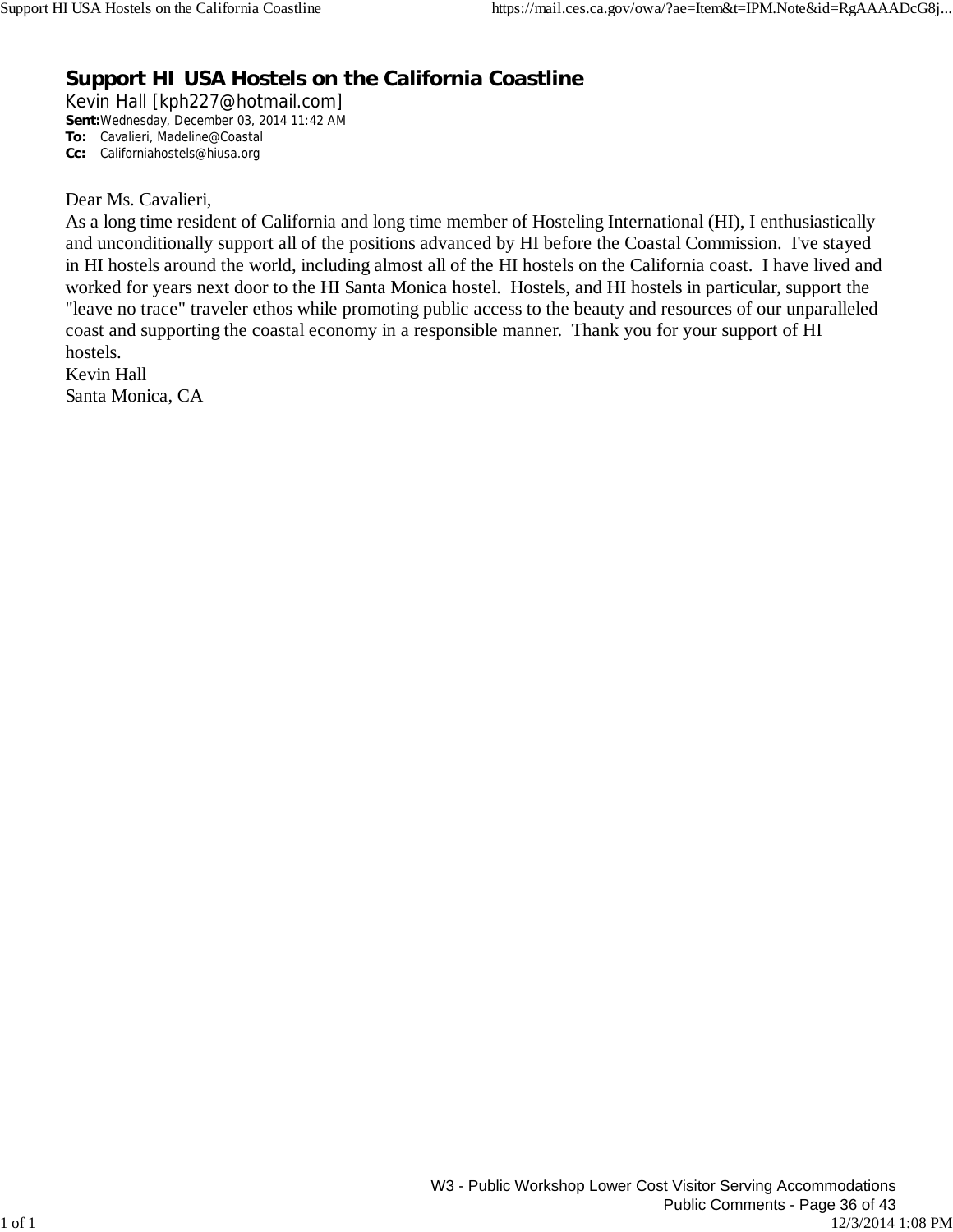#### **Support hostels in the coastal zone**

Kent Strumpell [kentstrum@aol.com] **Sent:**Wednesday, December 03, 2014 11:34 AM **To:** Cavalieri, Madeline@Coastal

Dear Commissioners,

Hostels provide one of the last and best opportunities for affordable accommodations at our seashore.

Over the years, hostels have allowed me to experience places like the California coastline that would have otherwise been out of reach to me. Their unique, communal and non-profit nature also provides wonderful opportunities for engaging with fellow travelers to learn more about the places they are located in. I believe hostels have a valuable role to play in fulfilling the Commission's mandate to enhance coastal access for all.

I urge you to support the preservation and expansion of youth hostels along the California coastline.

Thank you,

Kent Strumpell 6483 Nancy St. Los Angeles, CA 90045 310-215-0114 kentstrum@aol.com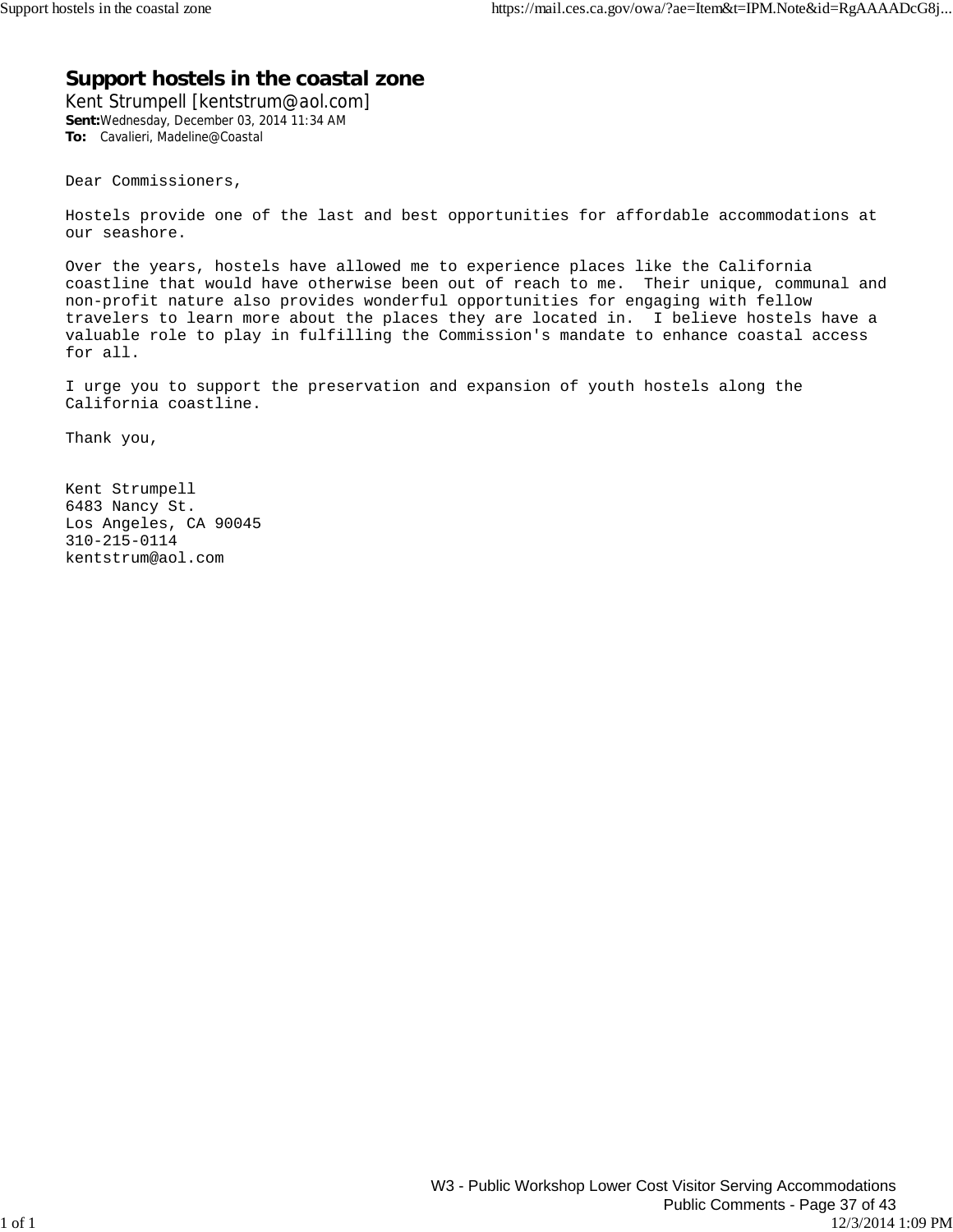## **Hostels on the California Coast**

Jesse Fuller [jeshii@gmail.com] **Sent:**Wednesday, December 03, 2014 11:28 AM **To:** Cavalieri, Madeline@Coastal

Hello,

My name is Jesse Fuller and I wanted to share my feelings about hostels. I spent many months traveling in Japan by bicycle by visiting hostels. It was a cheap and easy way for me to travel as a college student.

However, when I traveled down the California Coast by bicycle, I ended up camping on many beaches with "no camping" signs. It wasn't that I wanted to break the rules, it was that I had no where else to stay.

Affordable lodging along the coast is very important. People need places to stay while traveling and if we want to protect the beaches, having affordable options like campgrounds and hostels is vital.

Thank you for your time, Jesse Fuller jeshii@gmail.com Chatsworth, CA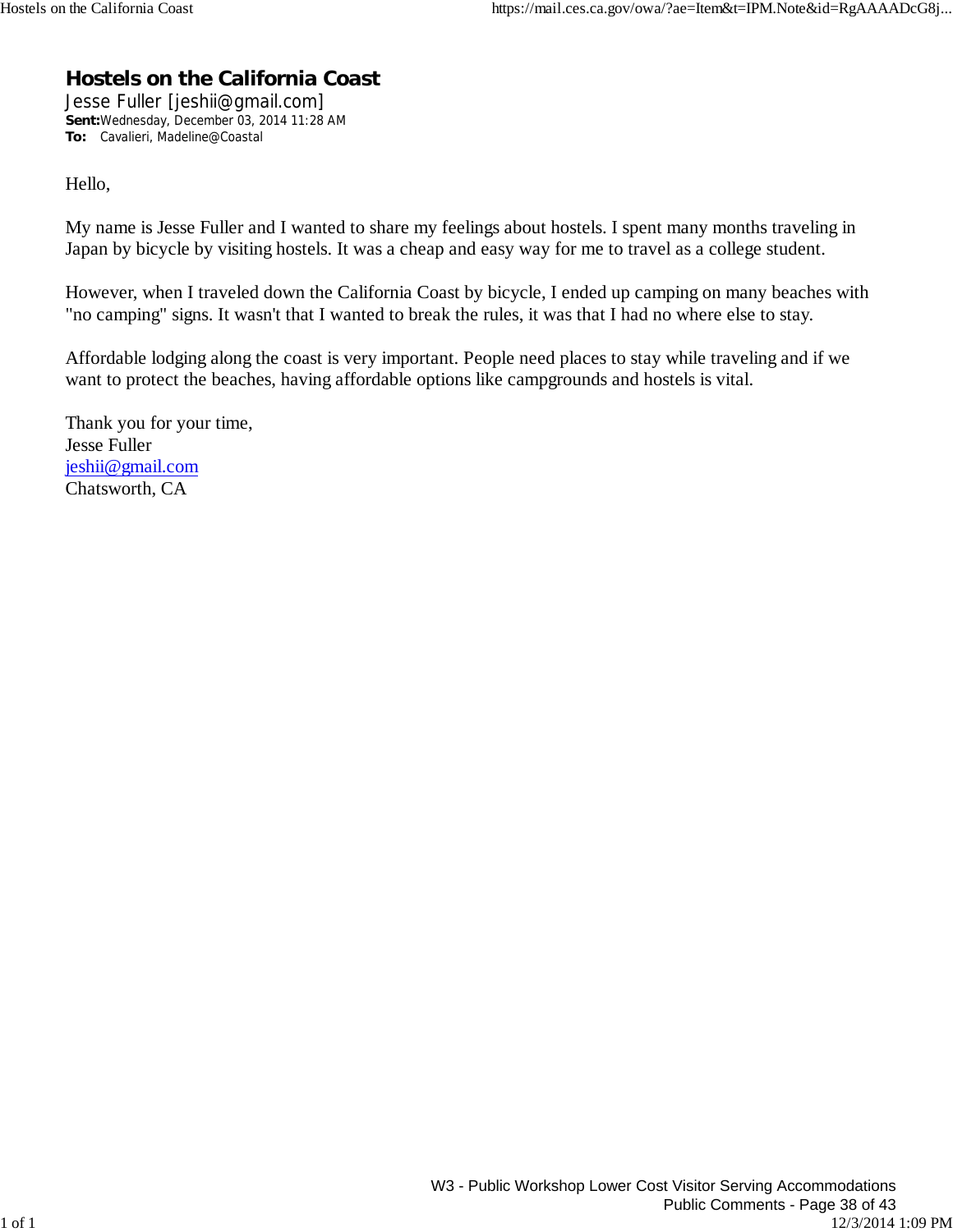## **My love and use of coastal California hostels**

jaclynne roberts [jaclynne3800@att.net] **Sent:**Wednesday, December 03, 2014 8:19 PM **To:** Cavalieri, Madeline@Coastal; jaclynne3800@att.net

Dear madeline cavalieri and interested parties,

 Some of the most beautiful hostels I have stayed at are Pt. Reyes, the Sausalito headlands hostel, the Santa Cruise hostel close to the beach, Montara (the best of all), and the lighthouse one down the coast. I started hosteling when I was twenty. I had \$900. for a 10 week vacation to Europe, and came back with \$100, in 1967. That is because I only stayed in hostels.

 I find traveling alone at times to be grueling. Now I can afford a hotel. However I feel lonely in them. At hostels I make friends, eat dinner with foreigners, etc For this reason I can travel without

falling apart at the seams. There are other beautiful hostels in our country and other countries.

Most young people and many older folks (I am 68 years now.) can't travel without them. Because of their rugged locations I exercise, hike and work at weight reduction. At a hotel I would probably eat, not hike the trails.

 If the hostels are at risk financially perhaps some good marketing can fix the problem, writing

to past and present supporters with emotional photos. Please try to keep our unique Pacific coast

available to those who have not experienced it up close. I ,and many like me,think of hostels as

a unique opportunity for people of all economic levels to value the ocean, the trees, the hills and

woods.

 I don't want to waste gas coming to Monterrey. However if you have any questions you can

call me in San Francisco.415 8411907, or email at jaclynne3800@att.net

Thank you for good careful judgment of this important issue.

 Sincerely, Jaclynne Roberts retired teacher, world traveler

jaclynne roberts chaya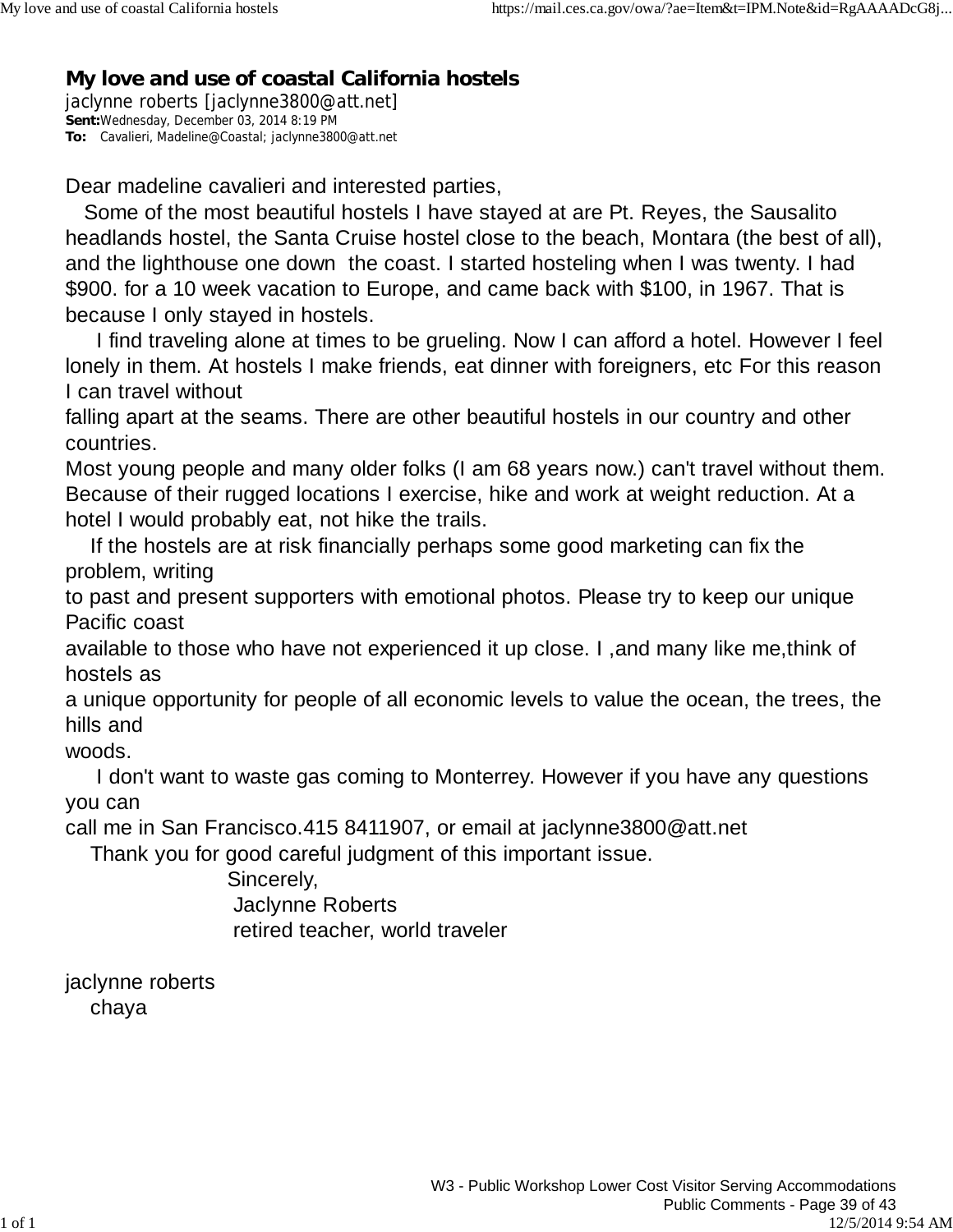#### **HI hostels**

Gallagher [esthergallagher@sbcglobal.net] **Sent:**Wednesday, December 03, 2014 1:00 PM **To:** Cavalieri, Madeline@Coastal

I am a semi-retired single woman who travels, when I can, very low-budget. If not for the comfort and affordability of hostels I would not be able to visit new places. Not only that, I have found that hostels are located in places I especially like to go, and that is a very special thing for those of us who might otherwise be excluded. Please make efforts to preserve this wonderful facility for travelers! I am grateful! Esther Gallagher

Sent from my iPhone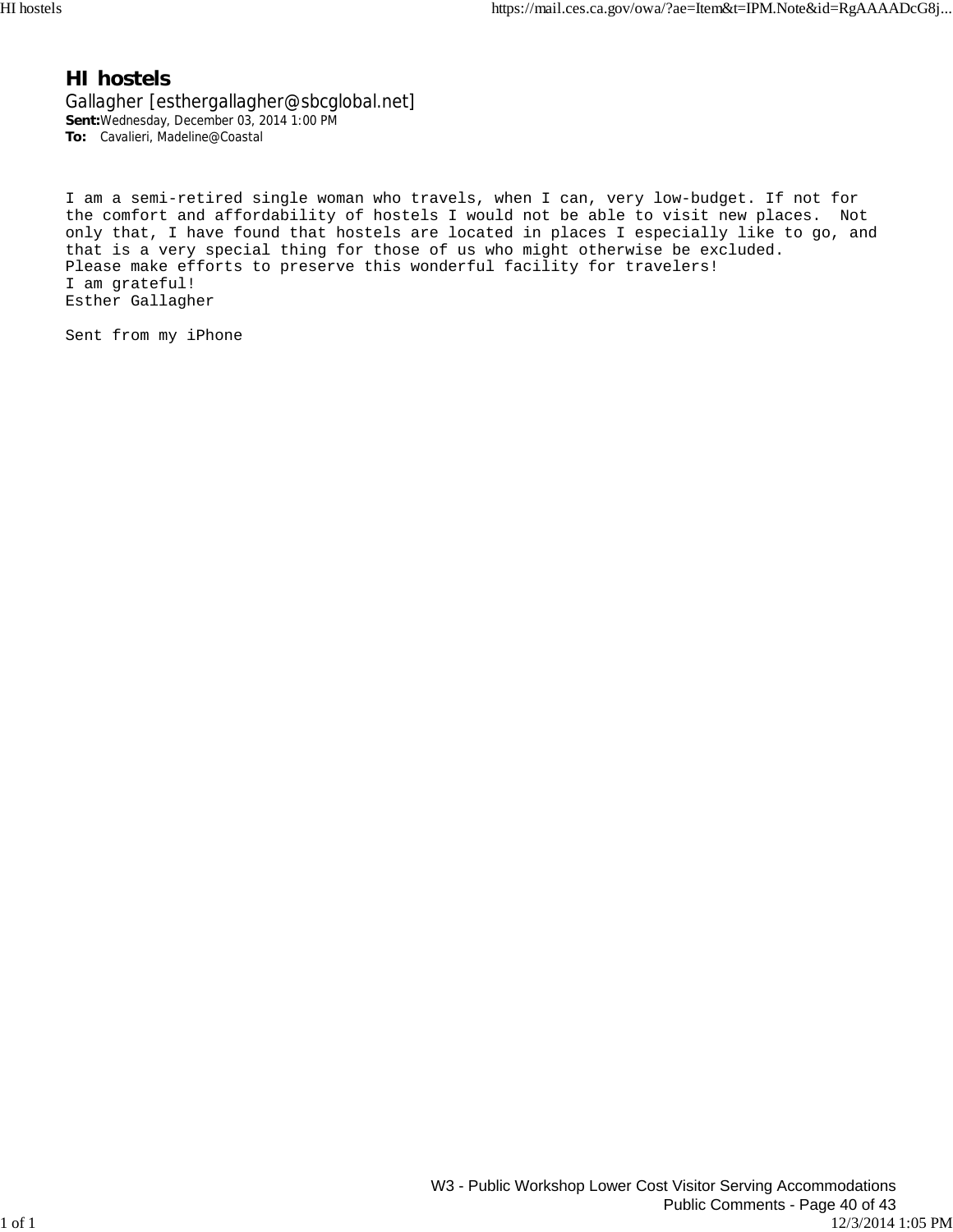## **Support for the preservation of an accessible coastline**

Darcy Lawson [dlawson@ndschico.org] **Sent:**Wednesday, December 03, 2014 5:09 PM **To:** Cavalieri, Madeline@Coastal

Dear Madeline Cavalieri,

Thank you for the opportunity to be involved in keeping access to the coast affordable for teachers like me. I have been taking my 6th grade class to the Headlands for 15 years staying at the Hostel and taking advantage of the educational classes offered by the National Park Service. Some of these children have never been to the beach! Thank heavens someone had the foresight to convert the fort into a hostel instead of selling off the property for development. I grew up on Long Island not far from Jones Beach. Thanks to Robert Moses any New Yorker has access to miles of white sandy beaches unadorned by houses or fences. I hope the Commission is blessed with Robert Moses' wisdom and sees to it that an affordable coast is available for all Californians. I am unable to attend the meeting on December 10th because of time and distance, but feel free to use my words in any way you see fit. Warm regards,

Darcy Lawson Notre Dame School 435 Hazel Street Chico, CA 95928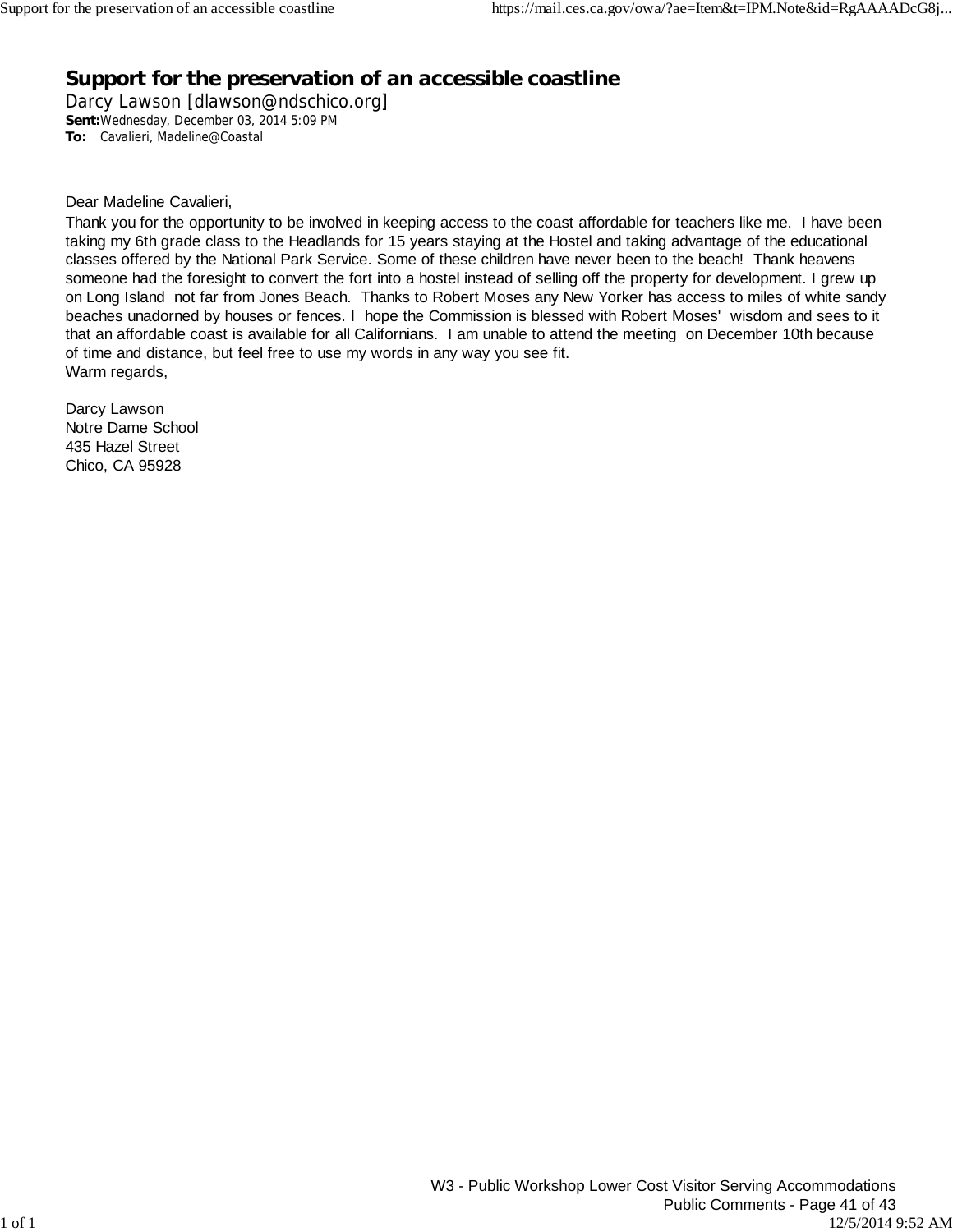### **CCC meeting**

Aaron Conner [aaronconner86@gmail.com] **Sent:**Wednesday, December 03, 2014 11:40 AM **To:** Cavalieri, Madeline@Coastal

Hello,

I am writing in regards to the upcoming California Costal Commission meeting and would like to express support HI Hostels on the coastline.

I grew up spending summers camping in San Simeon and Pismo where I found my love for the coast. A few years ago in my early 20s I met my boyfriend at the time at HI Point Montara. This was my hosteling experience and is now my preferred way to spend time at the beach. It is affordable and an enriching experience which can't be obtained by staying at a hotel.

I am proud to be in a state which not only had such a treasure trove of coastal access but also protects them. Staying at historic locations like Montara also provides an education of the area which would not be known to visitors not from the area.

Since my first hosteling experience I have become a member of Hosteling International. Even though I only get the chance to use it a few times a year and have used it through out California and in Europe I keep my membership because of its locations on the California Coast. Being able to have an affordable getaway is very important to me while I finish my studies and I have gathered the same sense from other travelers that I have met along the way.

Thank you for your time Aaron Conner Bakersfield, CA

Sent from my iPhone